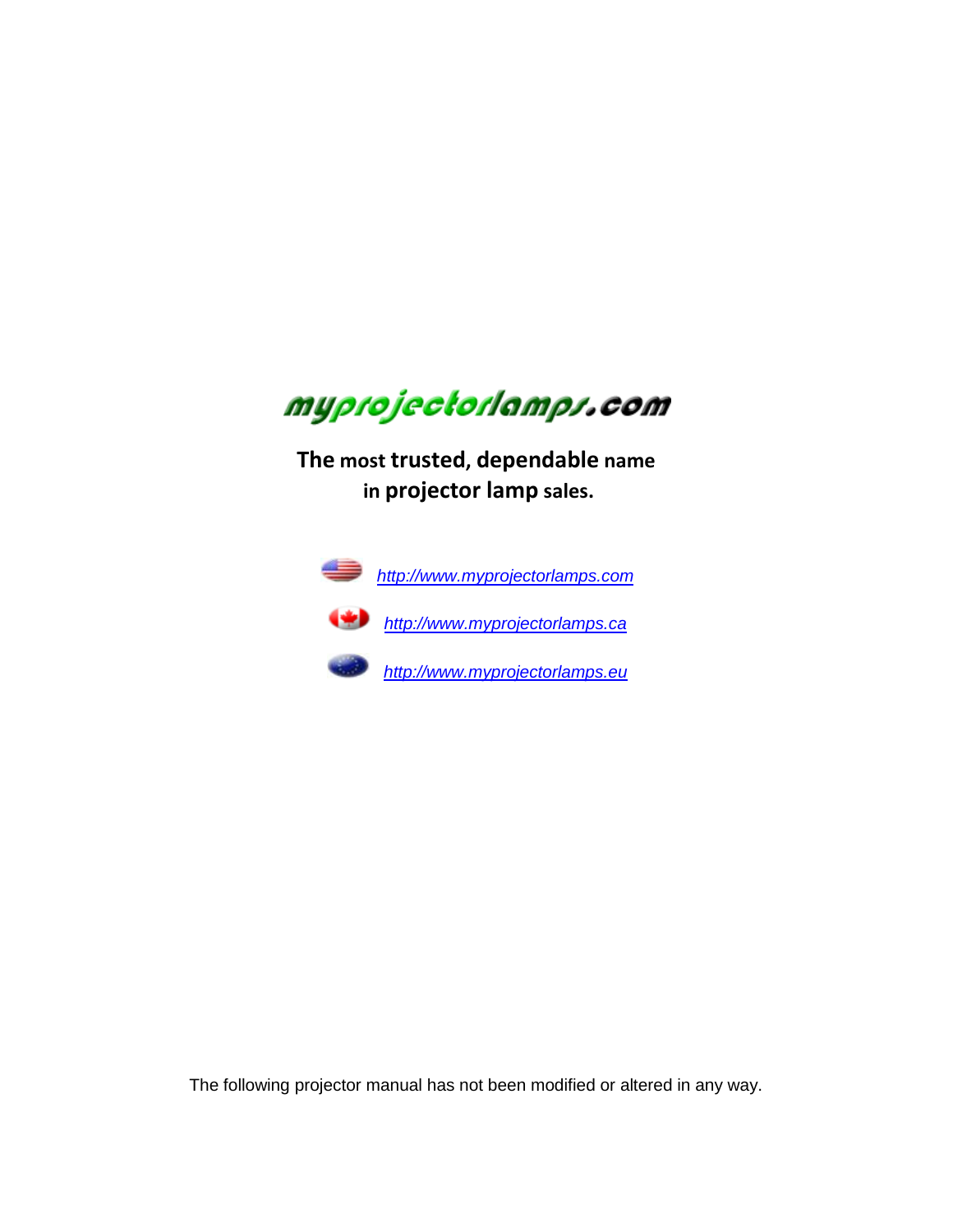# MP8740 Multimedia Projector

# Operator's Guide

*MP8740 Projecteur multimédia Guide de l'opérateur MP8740 Multimedia-Projektor Benutzerhandbuch Proyector de Multimedia MP8740 Manual del Usuario MP8740 Proiettore Multimediale Manuale dell'operatore MP8740 Bruksanvisning for multimediaprojektor MP8740 Multimedia Projector Gebruiksaanwijzing*

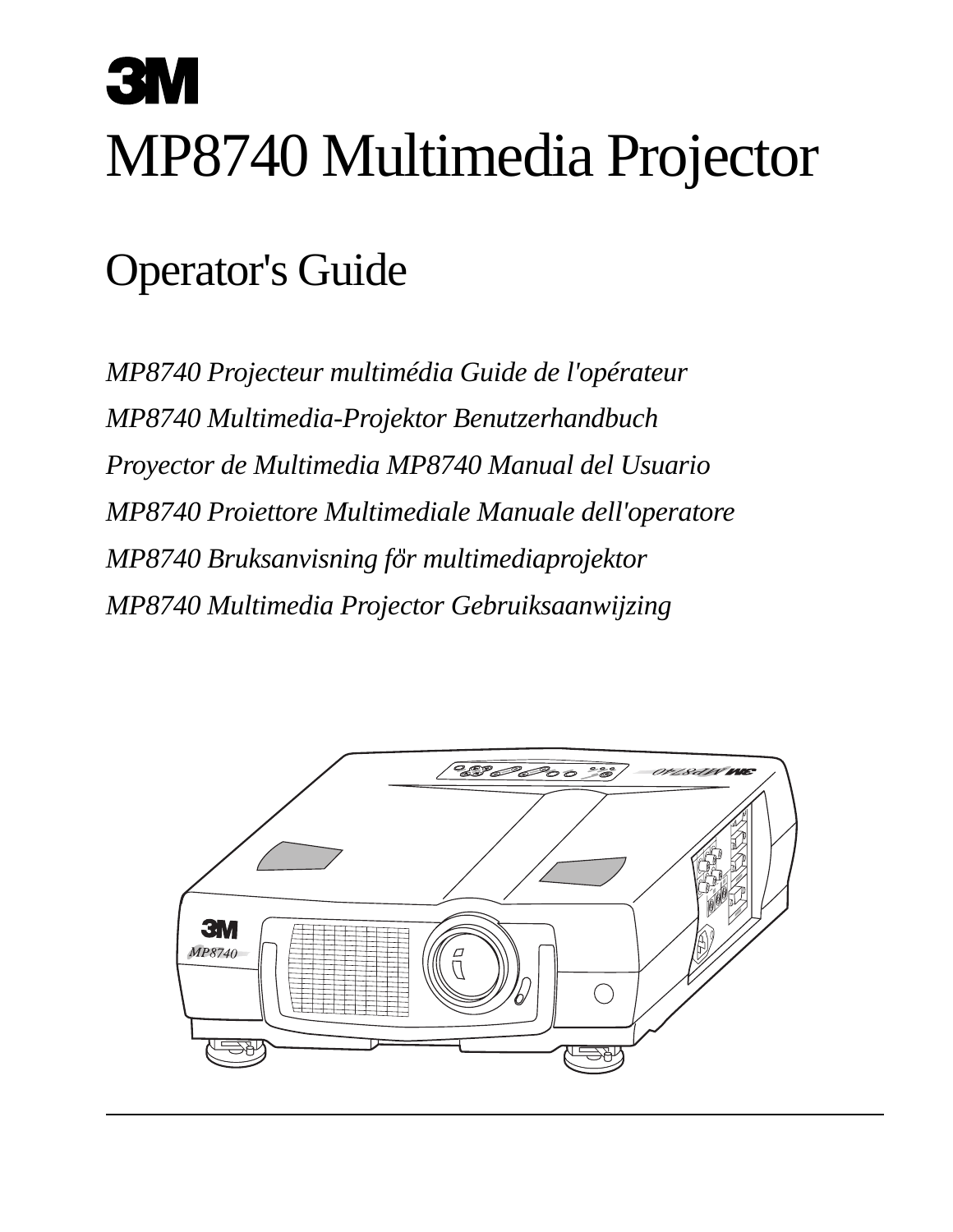## **Table of Contents**

| <b>Safeguards</b> |  |
|-------------------|--|
| <b>Warranty</b>   |  |
| <b>Section 1:</b> |  |
| 1.1               |  |
| 1.2               |  |
| 1.3               |  |
| 1.4               |  |
| <b>Section 2:</b> |  |
| 2.1               |  |
| 2.2               |  |
| 2.3               |  |
| 2.4               |  |
| <b>Section 3:</b> |  |
| 3.1               |  |
| 3.2               |  |
| <b>Section 4:</b> |  |
| 4.1               |  |
| 4.2               |  |
| 4.3               |  |
| 4.4               |  |
| 4.5               |  |
| 4.6               |  |
| <b>Section 5:</b> |  |
| 5.1               |  |
| <b>Section 6:</b> |  |
| 6.1               |  |
| 6.2               |  |
| 6.3               |  |
| <b>Section 7:</b> |  |
| 7.1               |  |
| 7.2               |  |
| <b>Section 8:</b> |  |
| 8.1               |  |
| Appendix:         |  |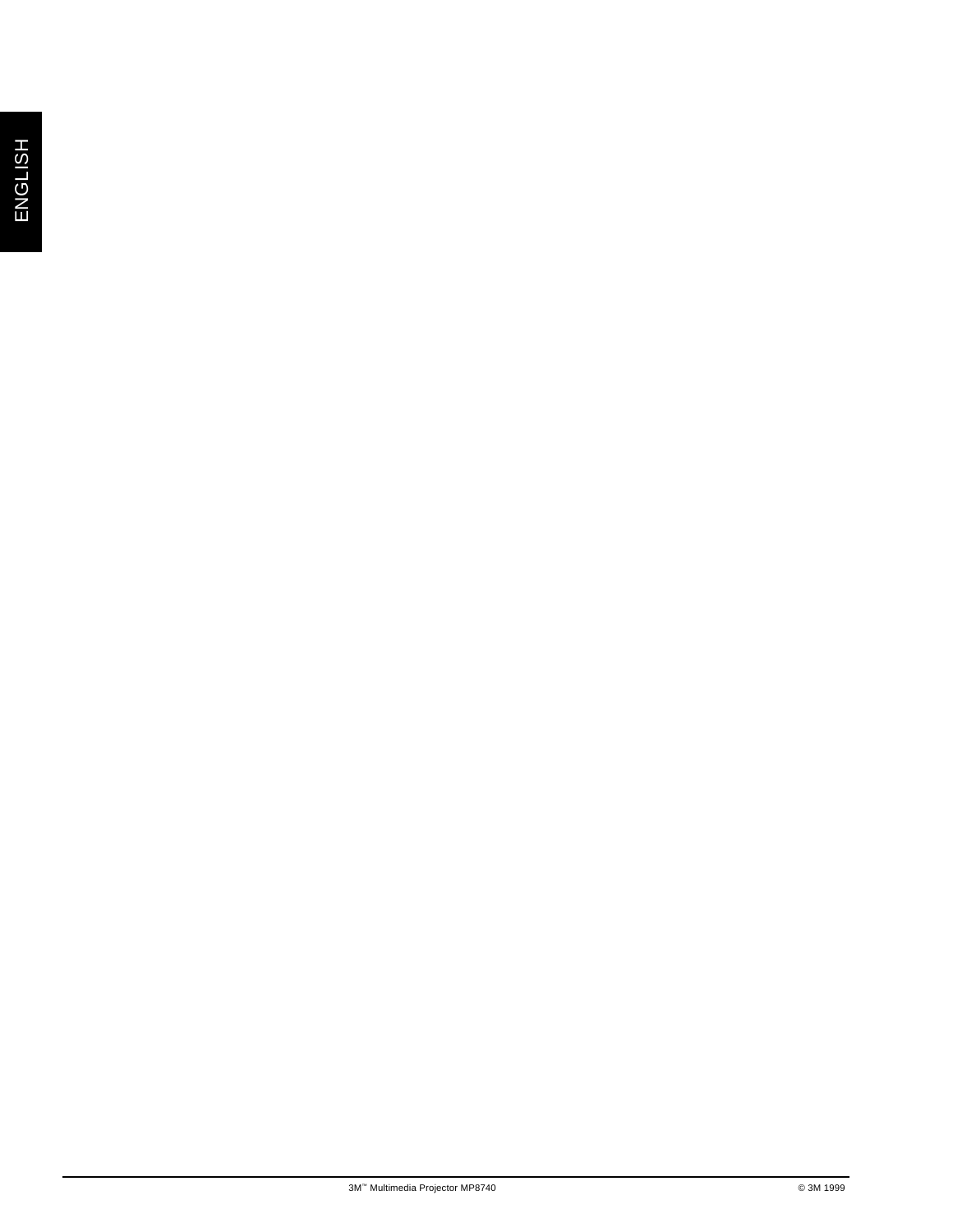

## **INTENDED USE**

Before operating the machine, please read the entire manual thoroughly. The 3M™ Multimedia Projector 8740 was designed, built and tested for use indoors, using 3M™ brand lamps and nominal local voltages. The use of other replacement lamps, outdoor operation or different voltages has not been tested and could damage the projector or peripheral equipment and/or create a potentially unsafe operating condition.

## **IMPORTANT SAFEGUARDS**

1. Read and understand all instructions before using. Pay particular attention to areas where this  $\Lambda$  symbol is shown.



**WARNING** - Indicates a potentially hazardous situation which, if not avoided, could result in death or serious injury.

**Caution** - Indicates a potentially hazardous situation which, if not avoided, could result in minor or moderate injury. It may also be used to alert against unsafe practices.

- 2. Close supervision is necessary when any appliance is used by or near children. Do not leave appliance unattended while in use.
- 3. Never look directly into the projector lens when the lamp is on. The metal halide lamp produces a strong light which could damage your eyesight.
- 4. Care must be taken as burns can occur from touching hot parts.
- 5. Do not operate appliance with a damaged cord or if the appliance has been dropped or damaged – until it has been examined by a qualified service technician.
- 6. Position the cord so that it will not be tripped over, pulled, or contact hot surfaces.
- 7. If any extension cord is necessary, a cord with a current rating at least equal to that of the appliance should be used. Cords rated for less amperage than the appliance may overheat.
- 8. Always unplug appliance from electrical outlet before cleaning and servicing and when not in use. Grasp plug and pull to disconnect.
- 9. To reduce the risk of electric shock, do not immerse this appliance in water or other liquids.
- 10. To reduce the risk of electric shock, do not disassemble this appliance, but take it to a qualified technician when service or repair work is required. Incorrect assembly can cause electric shock when the appliance is subsequently used.
- 11. Connect this appliance to a grounded outlet.
- 12. Do not expose this projector to direct sunlight, or use it outside.
- 13. Keep all ventilation openings free of any obstructions.
- 14. Always open the lens shutter when the projection lamp is on.
- 15. Do not look directly into light beam of laser pointer. The pointer produces a strong light which could damage your eyesight.
- 16. The projection lamp contains mercury. Always dispose of it in a proper manner according to local regulations.

## **SAVE THESE INSTRUCTIONS**

The information contained in this manual will help you operate and maintain your 3M MP8740 Multimedia Projector.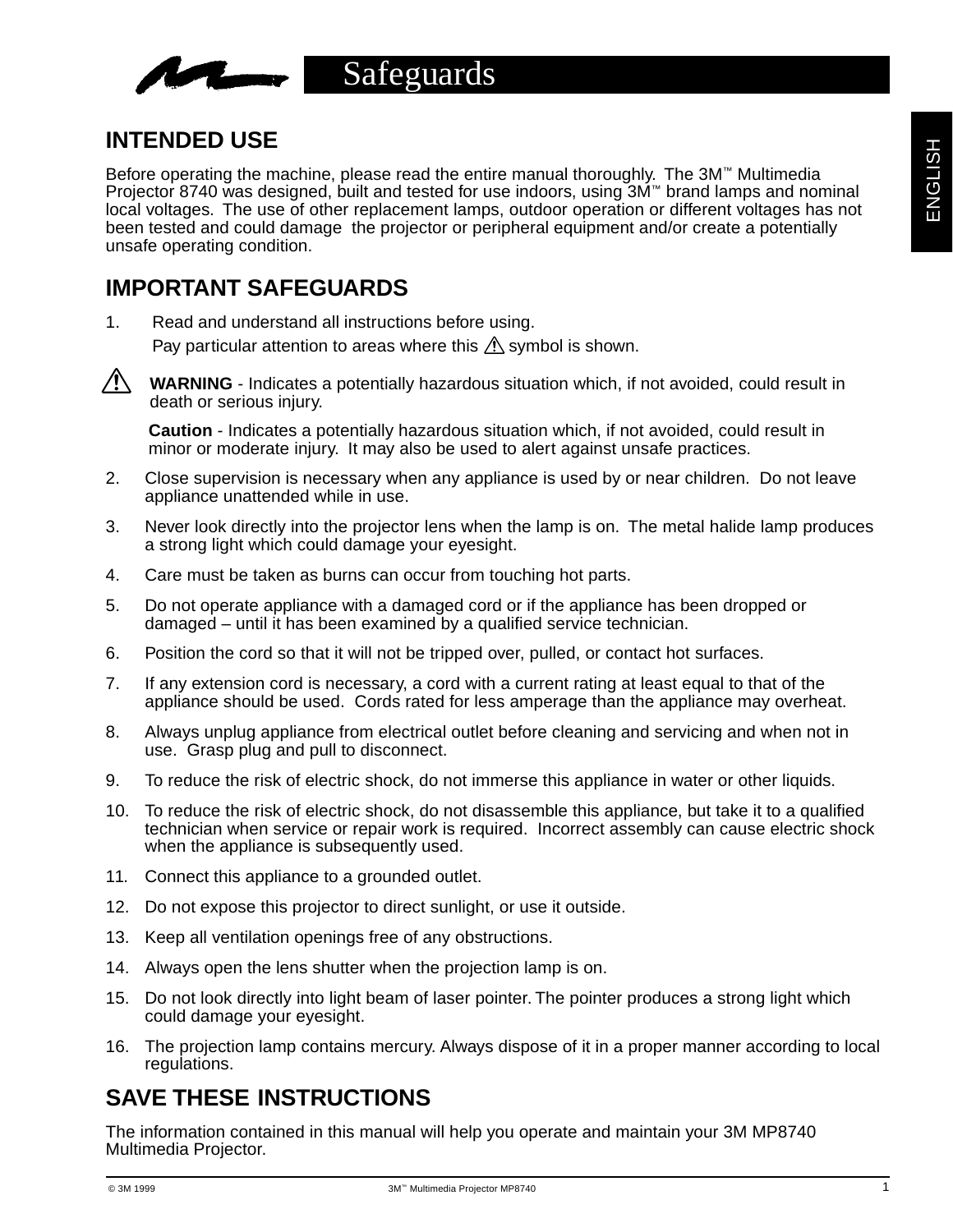

## **THANK YOU FOR CHOOSING 3M**

Thank you for choosing 3M Multimedia Projector equipment. This product has been produced in accordance with 3M's highest quality and safety standards to ensure smooth and trouble free use in the years to come.

For optimum performance, please follow the operating instructions carefully. We hope you will enjoy using this high performance product in your meetings, presentations and training sessions.

## **LIMITED WARRANTY**

3M warrants this product against any defects in material and workmanship, under normal usage and storage, for a period of two years from date of purchase. Proof of purchase date will be required with any warranty claim. In the event this product is found to be defective within the warranty period, 3M's only obligation and your exclusive remedy shall be replacement of any defective parts (labor included).

To obtain warranty service, immediately notify the dealer from which you purchased the product of any defects. In the USA call 1-800-328-1371 for warranty or repair service.

## **LIMITATION OF LIABILITY**

**THE FOREGOING WARRANTY IS MADE IN LIEU OF ALL OTHER WARRANTIES, EXPRESSED OR IMPLIED, AND 3M SPECIFICALLY DISCLAIMS ANY IMPLIED WARRANTY OF MERCHANTIBILITY AND FITNESS. 3M SHALL NOT BE LIABLE FOR ANY DAMAGES, DIRECT, CONSEQUENTIAL, OR INCIDENTAL, ARISING OUT OF THE USE OR INABILITY TO USE THIS PRODUCT.**

**Important:** The above warranty shall be void if the customer fails to operate product in accordance with 3M's written instructions. This warranty gives you specific legal rights and you may have other rights which vary from state to state.

**FCC STATEMENT - CLASS A:** This equipment generates, uses and can radiate radio frequency energy, and if not installed and used in accordance with the instruction manual may cause interference to radio communications. It has been tested and found to comply with the limits for a Class "A" computing device pursuant to Subpart B of Part 15 of the FCC Rules, which are designed to provide reasonable protection against such interference when operated in a commercial environment. Operation of this equipment in a residential area is likely to cause interference in which case the user at his/her own expense will be required to take whatever measures may be required to correct the interference.

**EEC STATEMENT:** This machine was tested against the 89/336/EEC (European Economic Community) for EMC (Electro Magnetic Compatibility) and fulfills these requirements.

**Video signal cables:** Double shielded coaxial cables (FCC shield cable) must be used and the outer shield must be connected to the ground. If normal coaxial cables are used, the cable must be enclosed in metal pipes or in a similar way to reduce the interference noise radiation.

**Video inputs:** The input signal amplitude must not exceed the specified level.

**IBM** is a registered trademark of **International Business Machines Corporation**. **Apple Macintosh** and **Apple Powerbook** are registered trademarks of **Apple**© **Computer, Inc**. Microsoft and Windows 95 are registered trademarks, and Windows and Windows for Work Groups are trademarks of the **Microsoft Corporation**. **Toshiba** is a registered trademark of **Toshiba Corporation**. **Kensington** is a trademark of **Kensington Corporation.** All other products are trademarks or registered trademarks of their respective companies.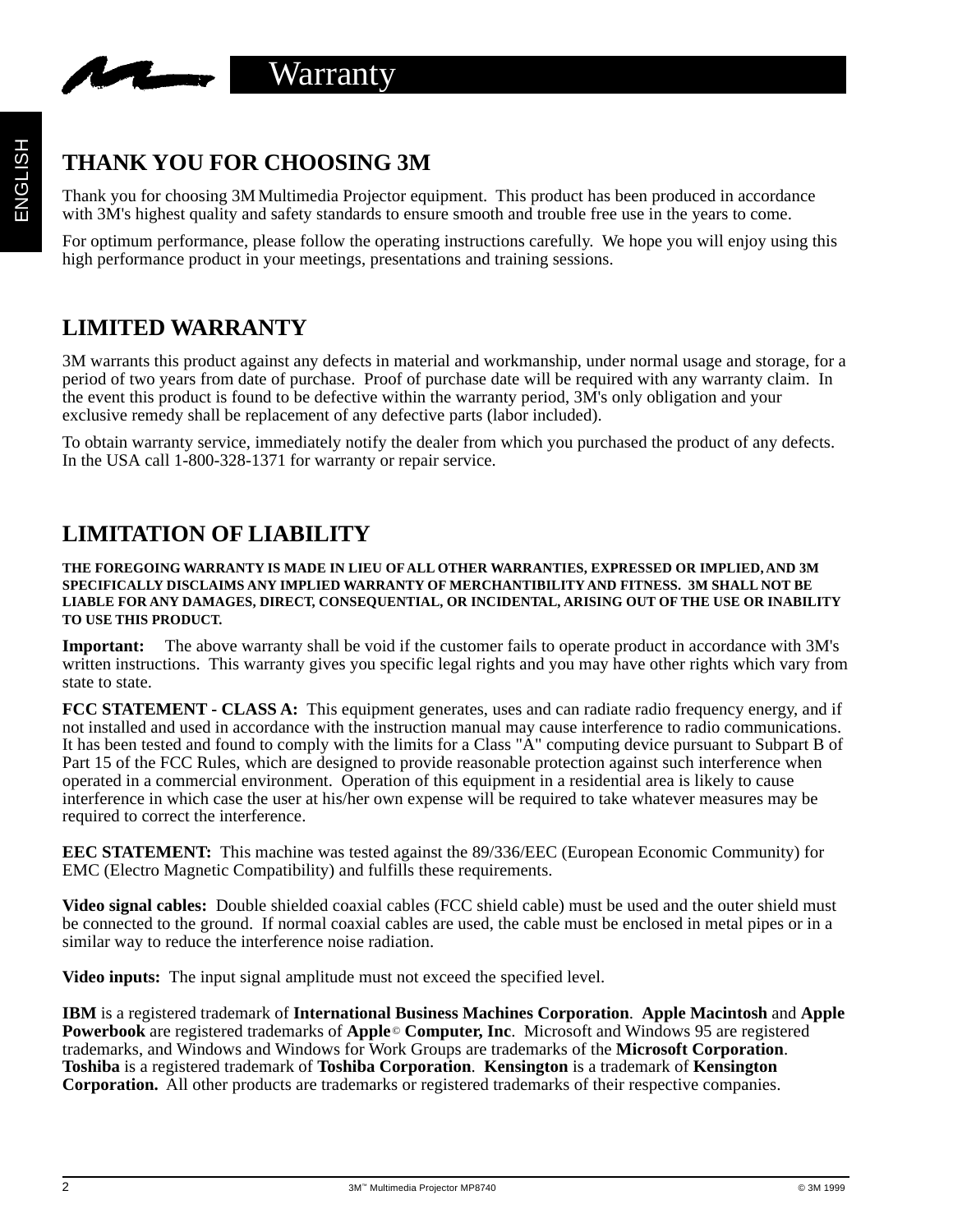

## **1.1 Contents of Shipping Box**

The 3M™ MP8740 Multimedia Projector is shipped with the necessary cables required for standard VCR, PC,  $MAC^M$  II or laptop computer connections. Carefully unpack and verify that you have all of the items shown below in Figure 1.1.



*Figure 1.1 Inventory of Shipping Box*

The shipping carton contains the items illustrated in Figure 1.1. In addition, the following items are also included, but not shown here. If any of these items are missing, please contact your place of purchase.

- PS/2 mouse cable .............. (1)
- ADB mouse cable ............. (1)
- Serial mouse cable ............ (1)
- Stereo mini-jack ................ (1)

## **1.2 Optional Accessories**

• RS-232 control cable ........ (1)

## **1.3 Keep Your Packaging Materials**

#### ✔ **Important**

**Save the shipping box and packing materials in the event the MP8740 should require shipping to a 3M Service Center for repair.**

## **1.4 What Next?**

After you have unpacked the MP8740 system and identified all the parts, you are ready to set up the projector.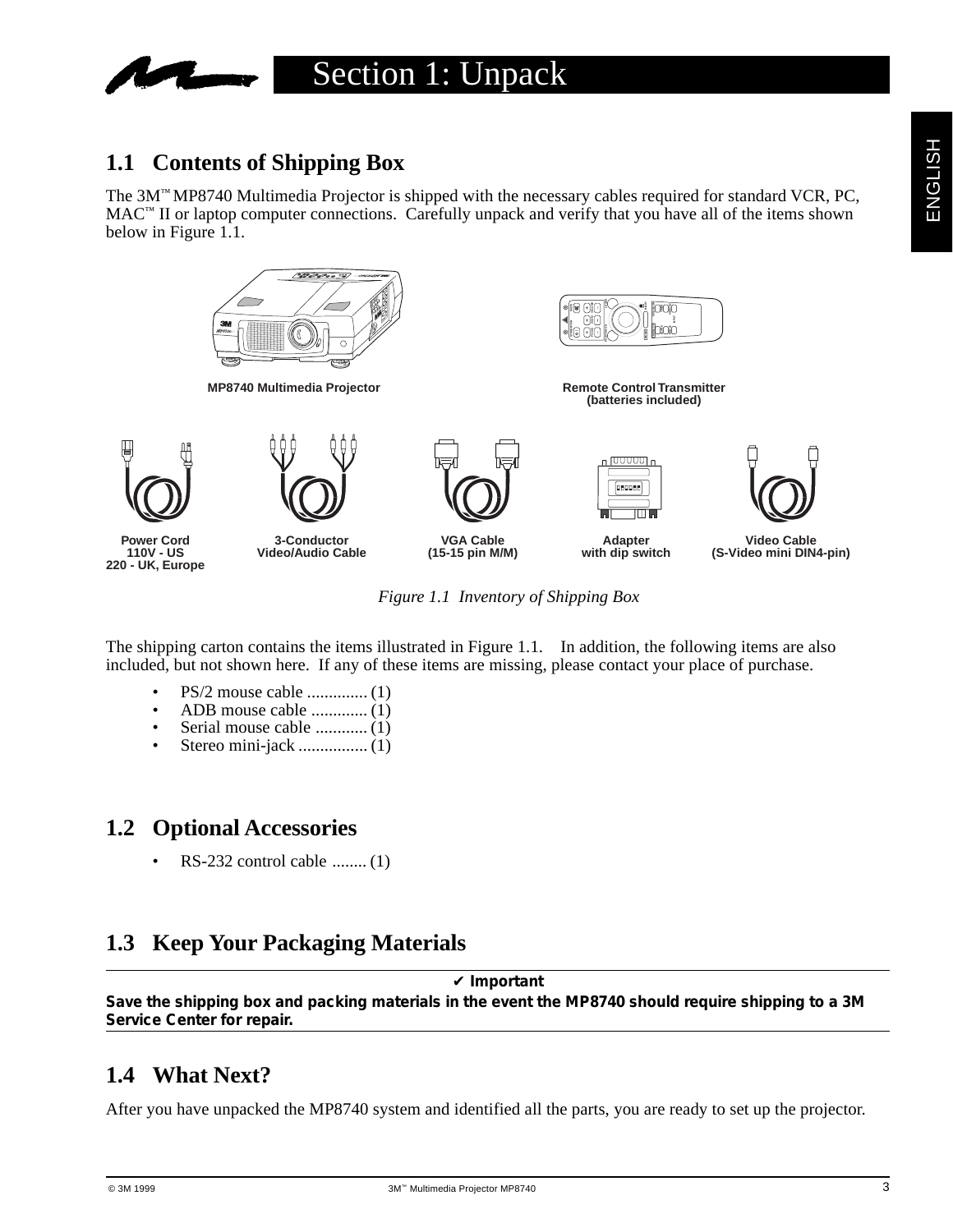

## **2.1 Machine Characteristics**

The MP8740 Multimedia Projector integrates metal halide lamp and polysilicon LCD display technology into a single unit. It accepts input from two different computer sources and two video/audio sources and projects a bright, super crisp image. Switching your presentation from a computer input to a video input, and then back to a computer input simply requires the push of a button on the remote control keypad or control panel keypad.

The MP8740 Multimedia Projector offers the following features:

- Metal halide projection lamp
- XGA resolution (3 separate 1024 x 768 LCD panels are used for the R, G and B signals)
- Advanced SXGA scaling (60 Hz and 75 Hz)
- Advanced VGA and SVGA scaling
- Compact size, light weight for portability
- RGB (computer video) output terminal
- Serial, PS/2 and Apple© Desktop Bus (ADB) mouse emulation
- Power zoom and power focus functions
- Easy to set up and use
- Ability to display 16.7 million colors
- Two computer input connections
- Two video input connections (composite and S-video compatible)
- Full function remote control
- Two built-in stereo speakers (2 watts each)
- Horizontal and vertical image inverting function
- Horizontal and vertical image position control
- Fixed keystone correction
- On screen menu with seven languages
- Universal power supply
- IR sensor in front and rear for maximum remote control range
- RS-232 control capability
- Optional ceiling mount kit
- Laser pointer (remote control)
- Color balance control for data/video
- Kensington<sup>TM</sup> lock  $\mathcal{R}$

#### ✔ **Note**

The MP8740 is one of the brightest projectors in the marketplace. The brightness of your machine will vary depending on the ambient room conditions and contrast/brightness settings.

## **2.2 Part Identification List**

**1**



*Figure 2.1 Identifying MP8740 Parts*

- 1. Remote control transmitter
- 
- 2. Stereo speakers<br>3. Control Panel K Control Panel Keypad
	- a) STAND BY/ON button
	- b) ON, LAMP, TEMP, Indicator
	- c) INPUT, MUTE, RESET buttons
	- d) ZOOM, FOCUS, MENU buttons
- 4. Remote Control Sensors (front/back)<br>5. Terminal Connection Panel
- 5. Terminal Connection Panel
	- a) S-Video, Vidoe, Audio inputs
	- b) RGB1 and RGB2 inputs
- c) RGB output
- d) Audio L/R input, Audio output (stereo mini jack)
- e) RS-232 Control
- f) AC input-power cord connection
- g) Main power switch
- h) Kensington™ lock
- 6. Height Adjustment Feet
- 7. Lens shutter (open/closed)
- 8. Projection lens
- 9. Cooling fan exhaust
- 10. Carry handle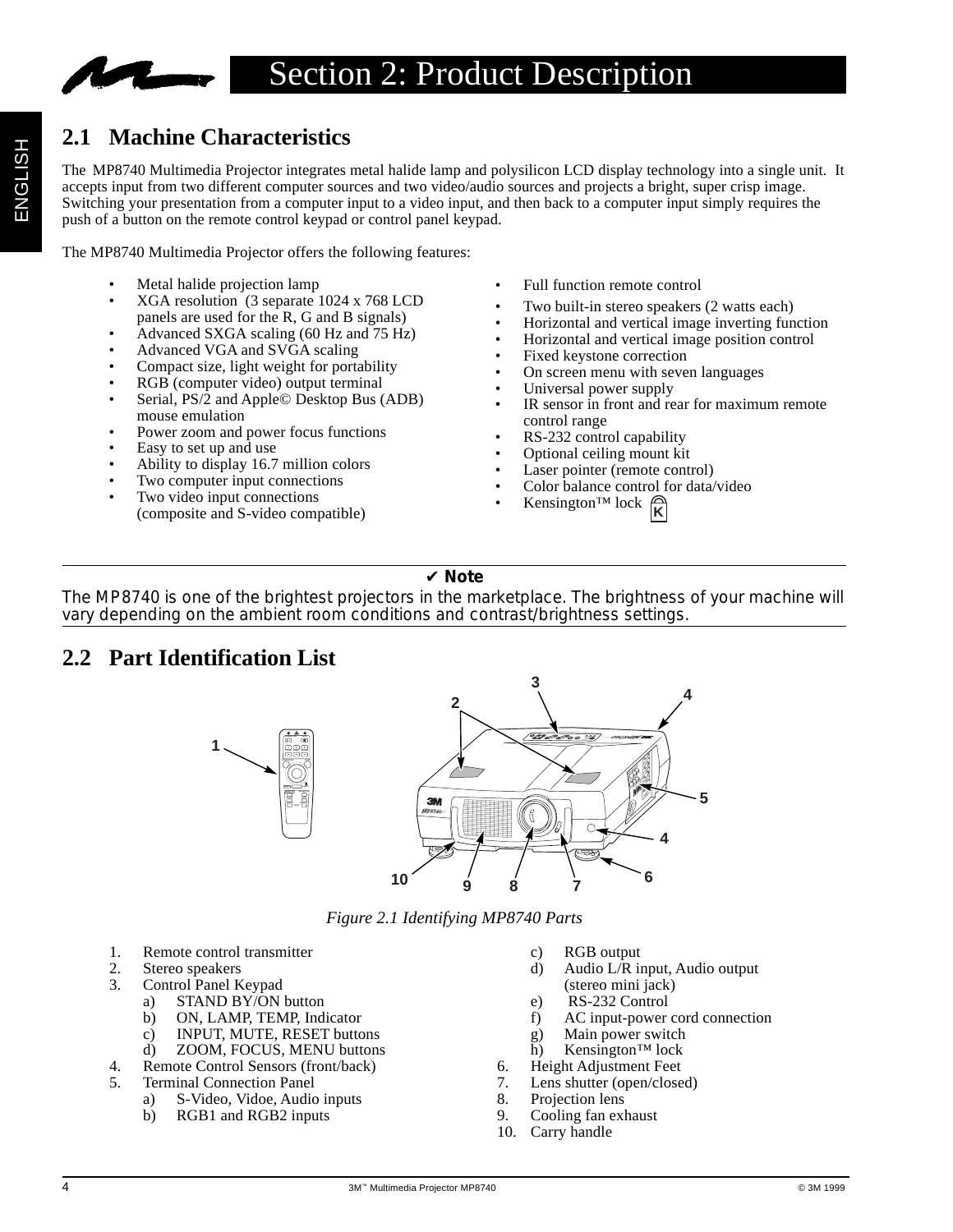## **2.3 System Set Up - connecting various equipment**



*Figure 2.2 Cable Connections*

#### **Caution**

Turn power off to all devices before making connections. Never plug anything into the projector or computer while any device is in operation.

The MP8730 must be powered down when making connections. The mouse emulation may not work if the unit is not powered down before the mouse cable connections are made.

2.3.1 **Apple™ Desktop Mouse** - The Macintosh operating system should recognize the MP8740 as a mouse without any drivers being loaded.

**VirtualMouse for PC Computer** - For IBM™ compatible computers, the operating systems will need to be set to "Serial Mouse" or "PS/2 Mouse" to recognize the projector as a mouse pointer device

Change mouse driver information to "Serial Mouse" or "PS/2 Mouse."

- a) *Windows***™** *95* Click "Start"; select "Settings"; select "Control Panel". Click on "Mouse"; select the "General" tab; (see what driver is currently loaded and make note of it); select "Change"; select "Show all devices"; (make note of the current Manufacturer and Model); select "Standard Mouse Type" for Manufacturer; then select "Standard Serial Mouse" or "Standard PS/2 Mouse." Click OK to change and apply the new driver. Restart Windows when prompted.
- b) *Windows***™** *3.1* From "Program Manager" click "Main"; then click "Windows Setup", (make note of what the current mouse driver is); Click "Options"; then "Change Systems Settings". Choose "Mouse". It should be listed as "Microsoft or IBM PS/2".

#### ✔ **Note**

For proper mouse operation, always turn the projector power on first and then power up the computer.

For some laptop computers you may need to disable the internal pointing device (IPD). This is done through the BIOS level set up of the particular machine, or it could be listed in a "Utilities" program group, i.e., "Toshiba Utilities™," or "Thinkpad Features™."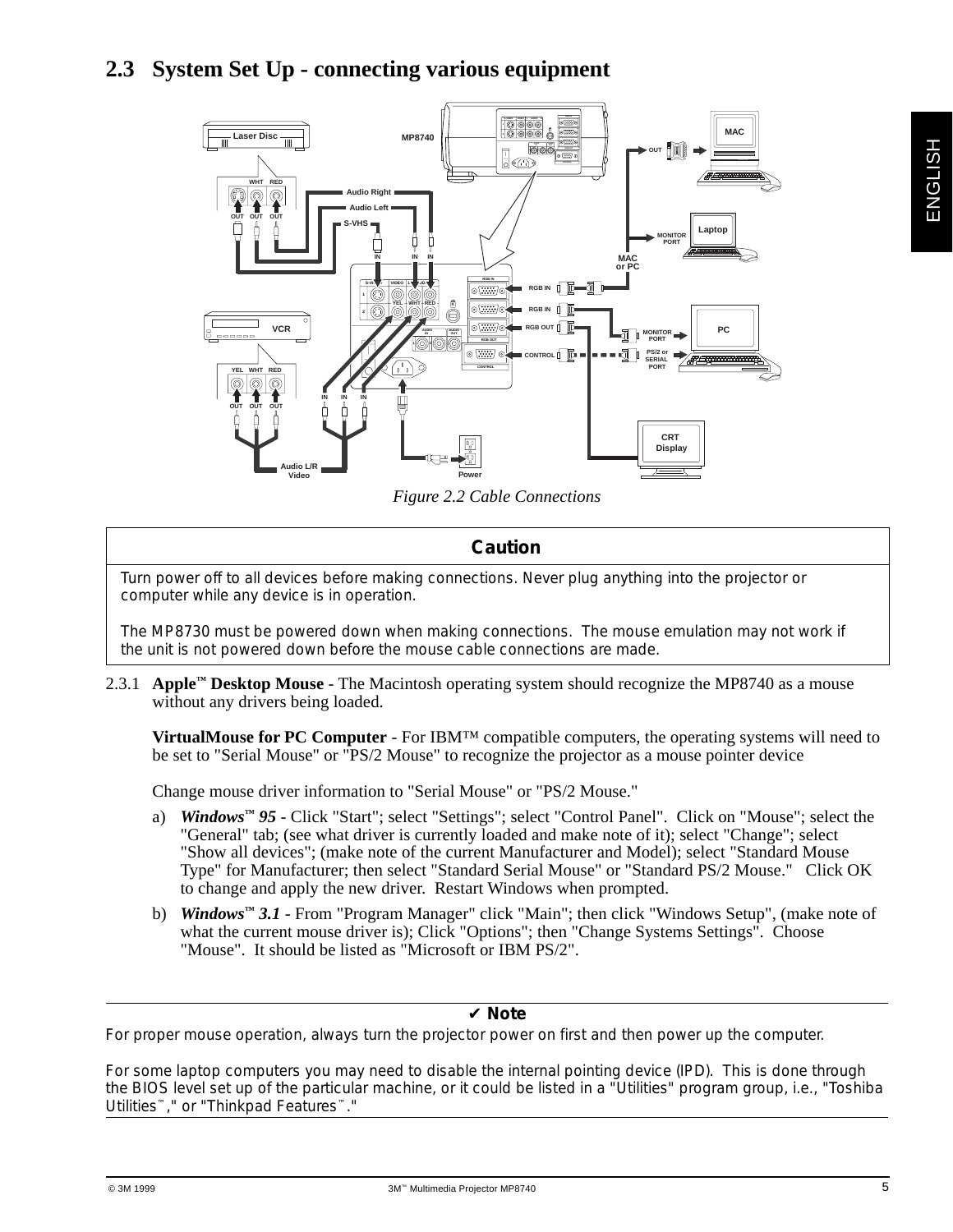## **2.4 Remote Control Transmitter Identification**



*Figure 2.3 Remote Control Buttons*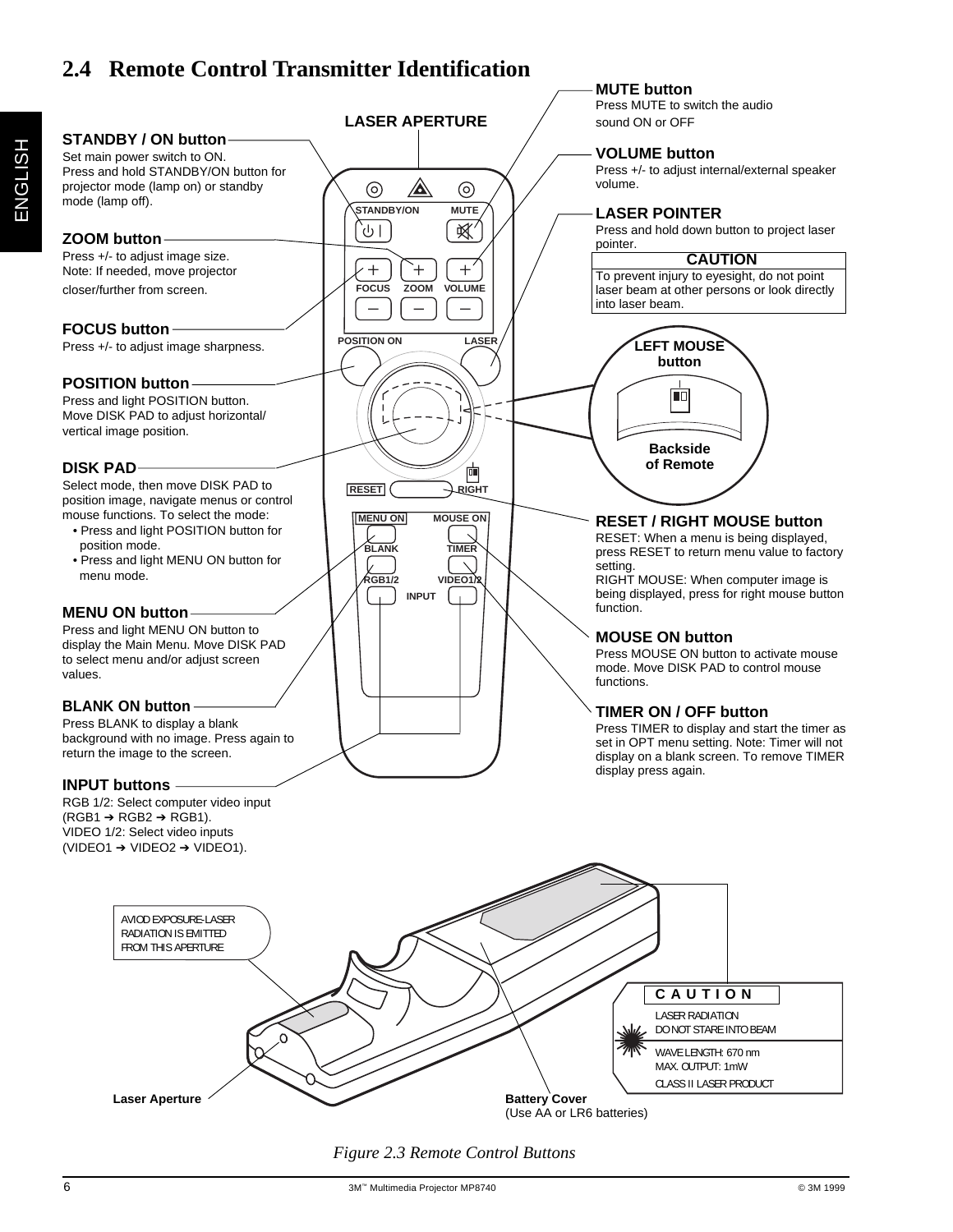

## Section 3: Basic Operations

**3.1 Projector Startup**



*Figure 3.1 Projector Controls*

- **1. Make all cable connections and line hookups with the power off.**
- **2. Turn the POWER SWITCH**  $\begin{bmatrix} 1 \\ 0 \end{bmatrix}$  of the projector on. The ON indicator will light up orange.

OPEN

- **3.** Move the LENS SHUTTER CONTROL  $\int$  to the open position.
- **4. Press the STANDBY/ON button**  $\circledcirc$ **.** The ON indicator blinks (green) and then lights (green). The ON indicator will blink green during warm-up and lamp ignition.

CLOSE

- **5.** Adjust the screen size using the ZOOM button  $\bigoplus^{\infty}$ .
- **6.** Adjust the focus using the FOCUS button  $\bigoplus^{\text{coos}(+)}$ . A) Press the FOCUS button. The on-screen display shown on the right appears. B) Adjust the focus so that the picture is sharp using the FOCUS button.
- **7. Turn on all connected equipment.** The method of connecting various equipment, see section 2.3.
- 8. **Press the INPUT button**  $\bigcirc$  **on the projector or the INPUT SELECT (VIDEO or RGB) button on the remote to select the source of the signal to be projected on the screen.** The selected signal input is displayed at the bottom right of the screen. The display will show the **last selected input source** before power was turned off.

## **3.2 Projector Shutdown**

- **1.** Hold the STANDBY/ON button  $\circledcirc$  for 3-5 seconds. The ON indicator blinks orange and the lamp turns off. After approximately 1 minute, the fan stops and the indicator stays orange.
- **2.** Turn the **MAIN POWER SWITCH**  $\begin{bmatrix} 1 \\ 0 \end{bmatrix}$  of the projector off.

#### **Caution**

Do not turn off the POWER SWITCH before pressing the STANDBY/ON button. After the STANDBY/ON button is pressed, the fan rotates for about 1 minute to cool the projector.

**3.** Close the LENS SHUTTER  $\int_{0}^{\infty}$  Push up on the lens cover switch to close.

OPEN

**4. Disconnect cables.**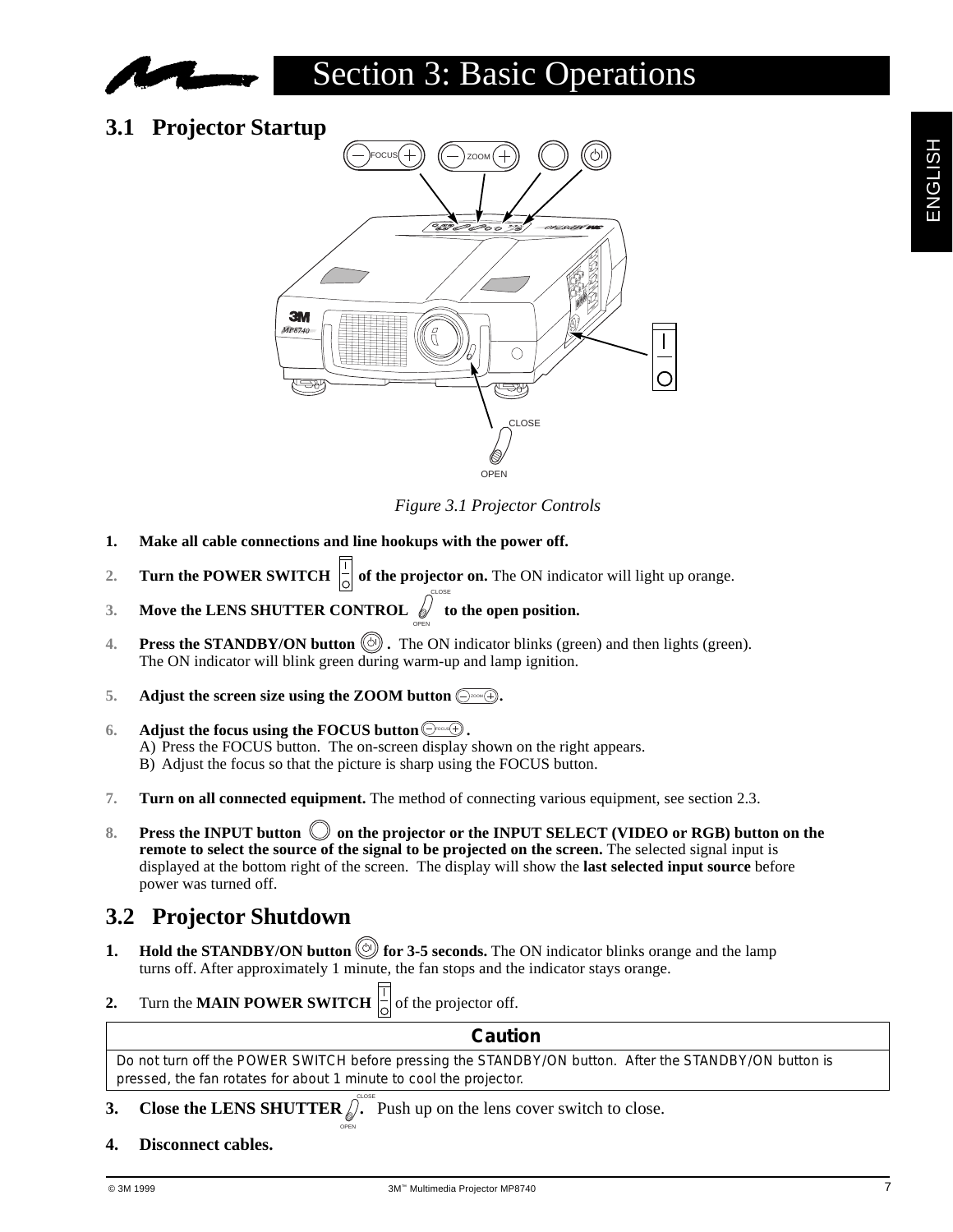

## **4.1 Menu Navigation**



*Figure 4.1 Menu Button*

- **1. Press the MENU button on projector or remote control MENU button.** On-screen menus are displayed on the screen.
- **2.** Select the menu to be adjusted using the MENU ( $\left(\bigodot \bigodot$ ) buttons or DISC PAD. Selected Menu is highlighted.
- **3.** Select the item to be adjusted using the MENU ( $\overline{A}$ )  $\overline{A}$ ) buttons or DISC PAD. Highlighted items may be adjusted.

✔ **Note**

Separate settings are provided for the VIDEO1, VIDEO2, RGB1 and RGB2 input terminals. Adjustments are saved after power off.

## **Factory Default Setting:**

- **1. Highlight SETUP option.**
- **2. To reset the entire SETUP menu**
	- Press the RESET button.
	- Select DEFAULT or CANCEL.

#### **3. To reset a single item from SETUP menu**

- Select the adjustment item (brightness, contrast...)
- Press the RESET button. **Only the selected item resets.**



#### *Figure 4.2 Default Settings*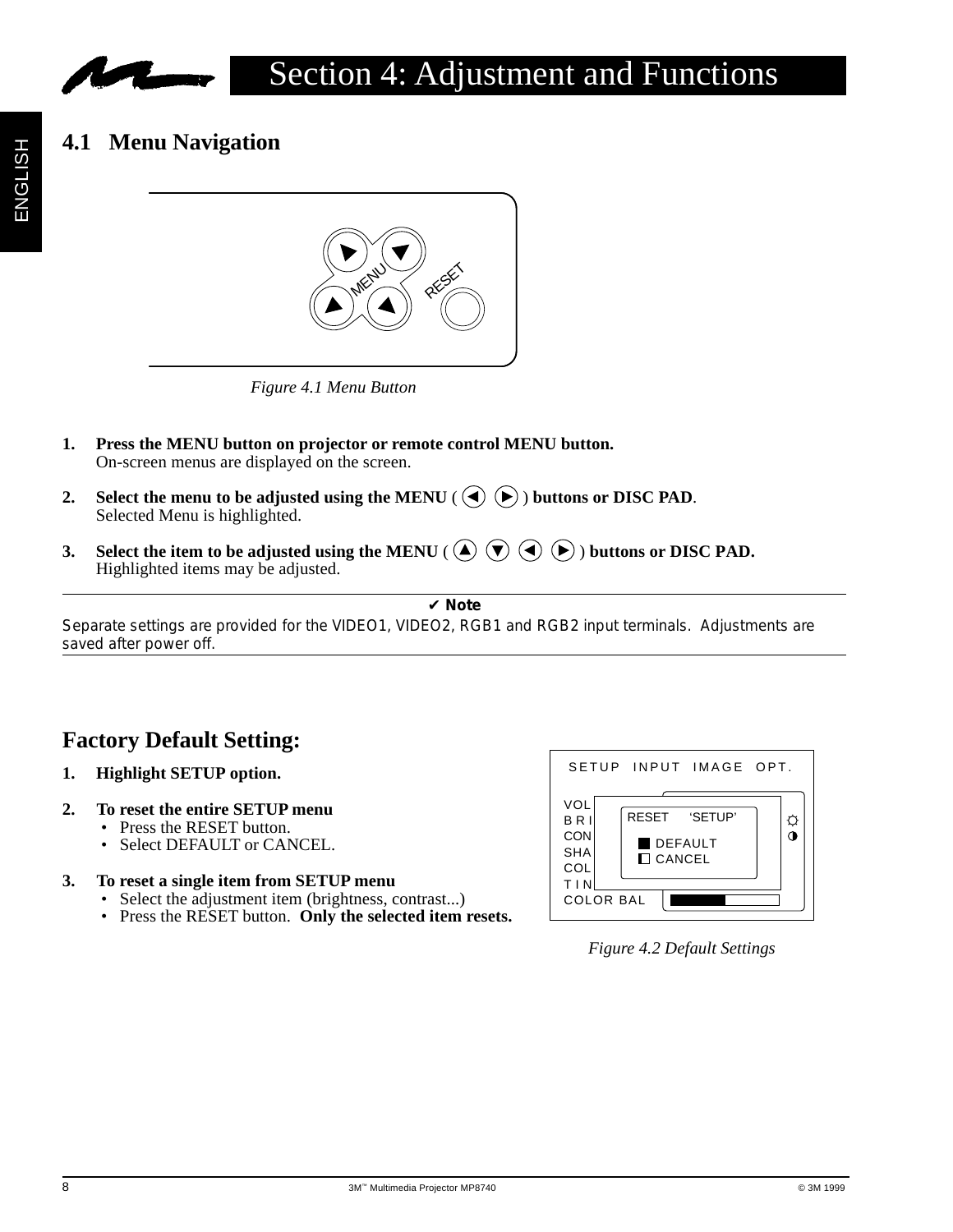## **4.2 How To Use Height Adjustment Feet**

Adjust the image elevation using the height adjustment at the front of the projector.

- 1. Raise the front end of the projector so the feet are not touching the table top.
- 2. Move the lock lever to the unlock position.
- 3. Extend or retract each foot to the desired height.
- 4. Move the lock lever to the lock position.
- 5. For fine adjustments, rotate each foot.

#### **Caution**

Do not unlock the foot adjusters if the projector is not supported. If the foot adjusters do not lock completely, turn the foot adjusters slightly before locking.

#### **Front view**





*Figure 4.3 Height Adjustment*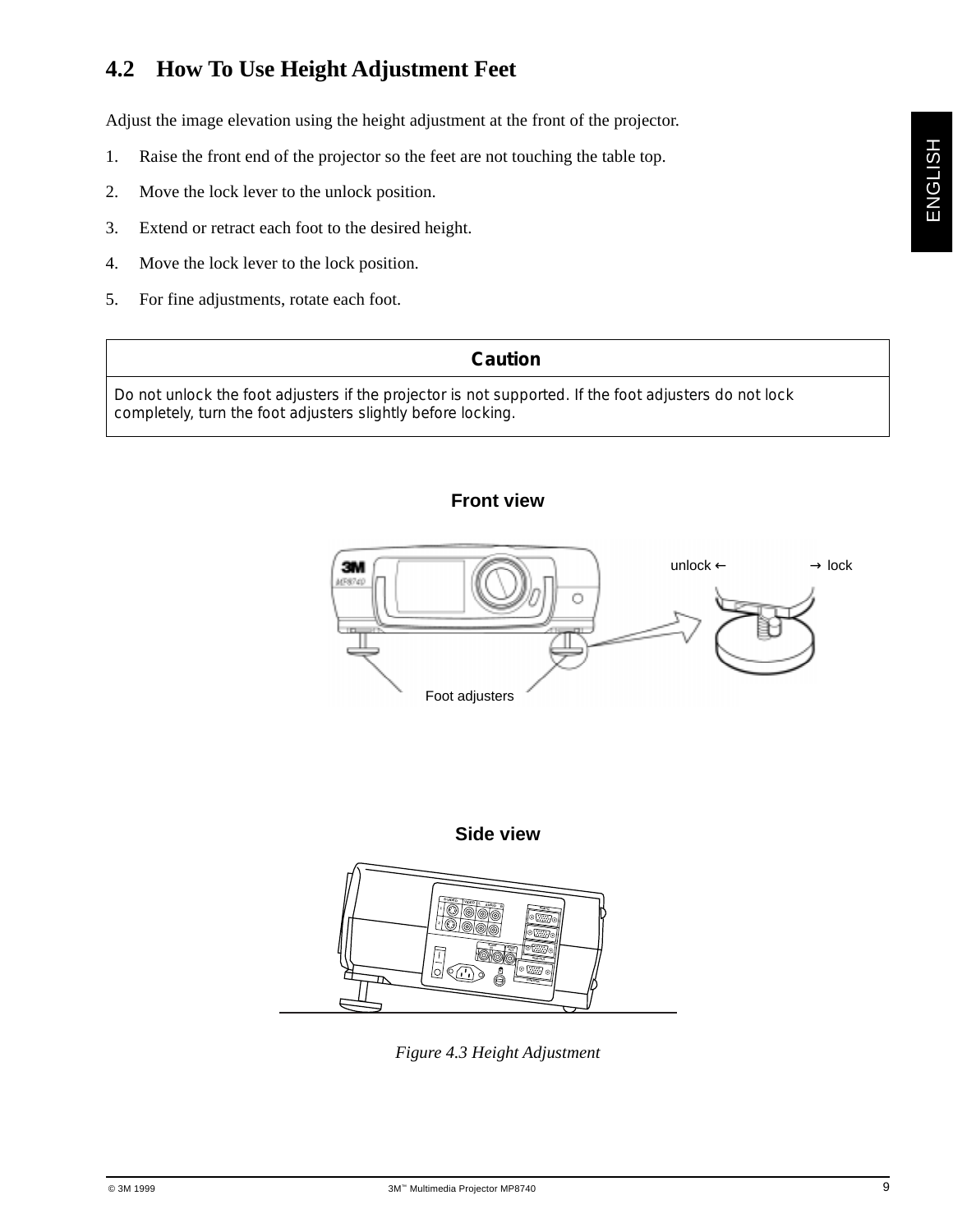## **4.3 SETUP**

The SETUP sub-menu is used to adjust and move the image position. The projector will display either the RGB (Figure 4.4) or Video (Figure 4.5) menu according to the input source being projected.



*Figure 4.4 RGB Signal Figure 4.5 Video Signal*

| <b>Adjustment Item</b>         | <b>Details of adjustment</b>                     | <b>Default</b> |
|--------------------------------|--------------------------------------------------|----------------|
| <b>VOLUME</b>                  | Decrease $\longleftrightarrow$ Increase          |                |
| <b>BRIGHT</b><br>(BRIGHTNESS)  | Dark $\longleftrightarrow$ Bright                |                |
| <b>CONTRAST</b>                | Lower $\longleftrightarrow$ Higher               |                |
| <b>SHARPNESS</b>               | Soft $\longleftrightarrow$ Sharp                 |                |
| <b>COLOR</b>                   | Less $\longleftrightarrow$ More                  |                |
| <b>TINT</b>                    | $Red \longleftarrow \longrightarrow Green$       |                |
| <b>V.POSIT</b><br>(V.POSITION) | Moves the picture up or down.                    |                |
| <b>H.POSIT</b><br>(H.POSITION) | Moves the picture left or right.                 |                |
| <b>H.PHASE</b>                 | Decreases the picture flicker                    |                |
| <b>H.SIZE</b>                  | Widens or Narrows the horizontal size of picture |                |
| <b>COLOR BAL</b>               | $Red \longleftarrow$ Blue                        |                |

#### ✔ **Note**

- TINT cannot be adjusted with a PAL or M-PAL video signal input.
- TINT, COLOR and SHARPNESS cannot be adjusted with an RGB signal input.
- V. POSIT, H. POSIT, H. PHASE and H. SIZE cannot be adjusted with a VIDEO signal input.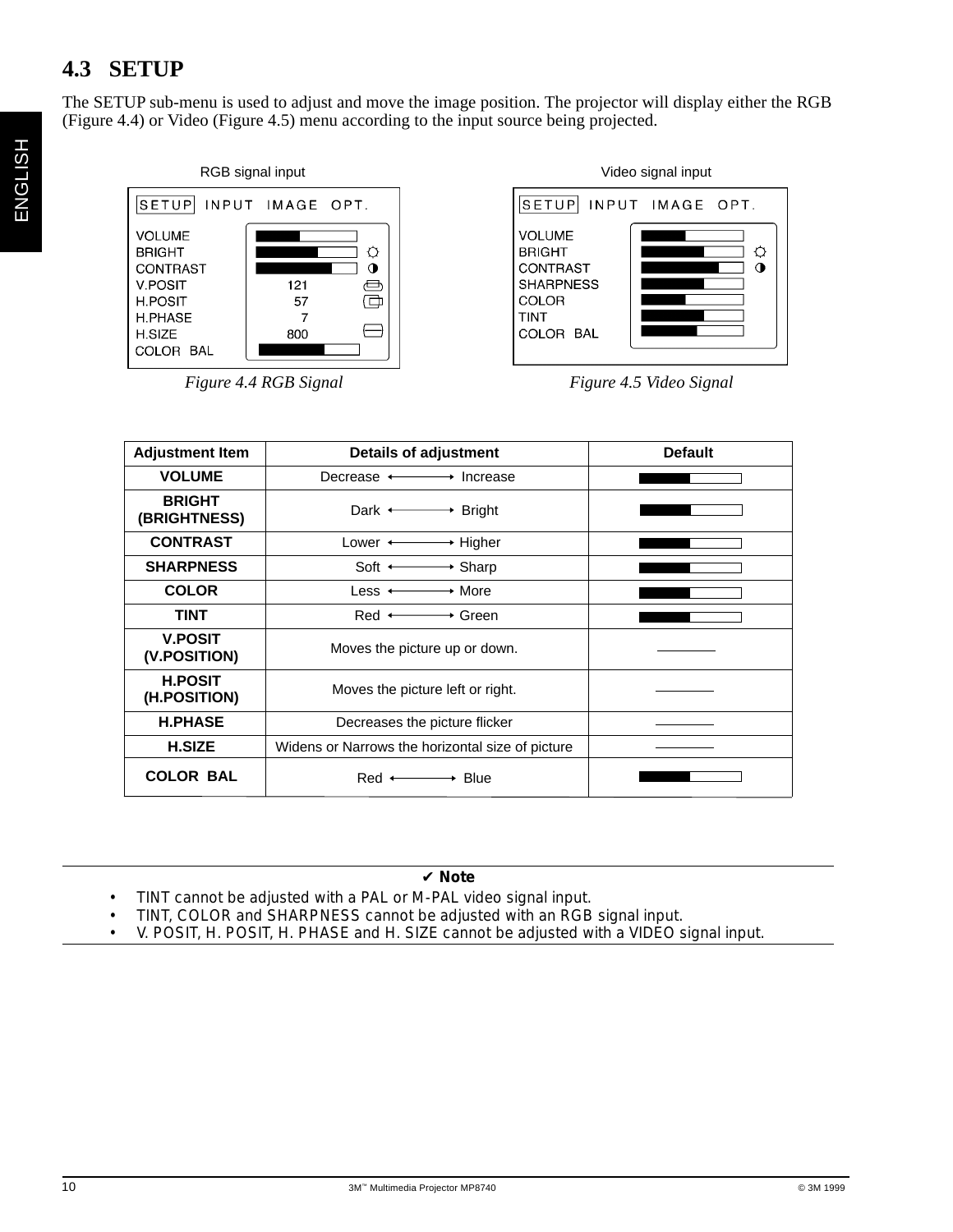## **4.4 INPUT**

The menu INPUT sub-menu (Figure 4.6) is used to select the input source. The VIDEO1 and VIDEO2 values (Figure 4.7) have additional values that can be selected.

|                                                            | SETUP   INPUT   IMAGE OPT. |  |  |  |  |
|------------------------------------------------------------|----------------------------|--|--|--|--|
| RGB1<br>RGB <sub>2</sub>                                   |                            |  |  |  |  |
| $\Box$ VIDEO1 $\blacktriangleright$                        |                            |  |  |  |  |
| $\blacksquare$ VIDEO2 $\blacktriangleright$<br><b>TEST</b> |                            |  |  |  |  |
| <b>PATTERN</b>                                             |                            |  |  |  |  |



*Figure 4.6 Input Menu* Figure 4.7

| <b>Adjustment</b><br>Area | <b>Value</b>                                   | <b>Value</b><br><b>Screen</b> | <b>Value</b>                                        |
|---------------------------|------------------------------------------------|-------------------------------|-----------------------------------------------------|
| RGB1                      | Selects the RGB1 terminal                      |                               |                                                     |
| RGB <sub>2</sub>          | Selects the RGB2 terminal                      |                               |                                                     |
| Video1                    | Select the VIDEO1 or                           | System                        | Selects the video signal<br>format Auto, NTSC, PAL, |
| Video <sub>2</sub>        | VIDEO <sub>2</sub> terminal                    |                               | SECAM, NTSC 4.43, M-PAL                             |
| <b>Test Pattern</b>       | Selects the TEST PATTERN.<br>(Start up Screen) |                               |                                                     |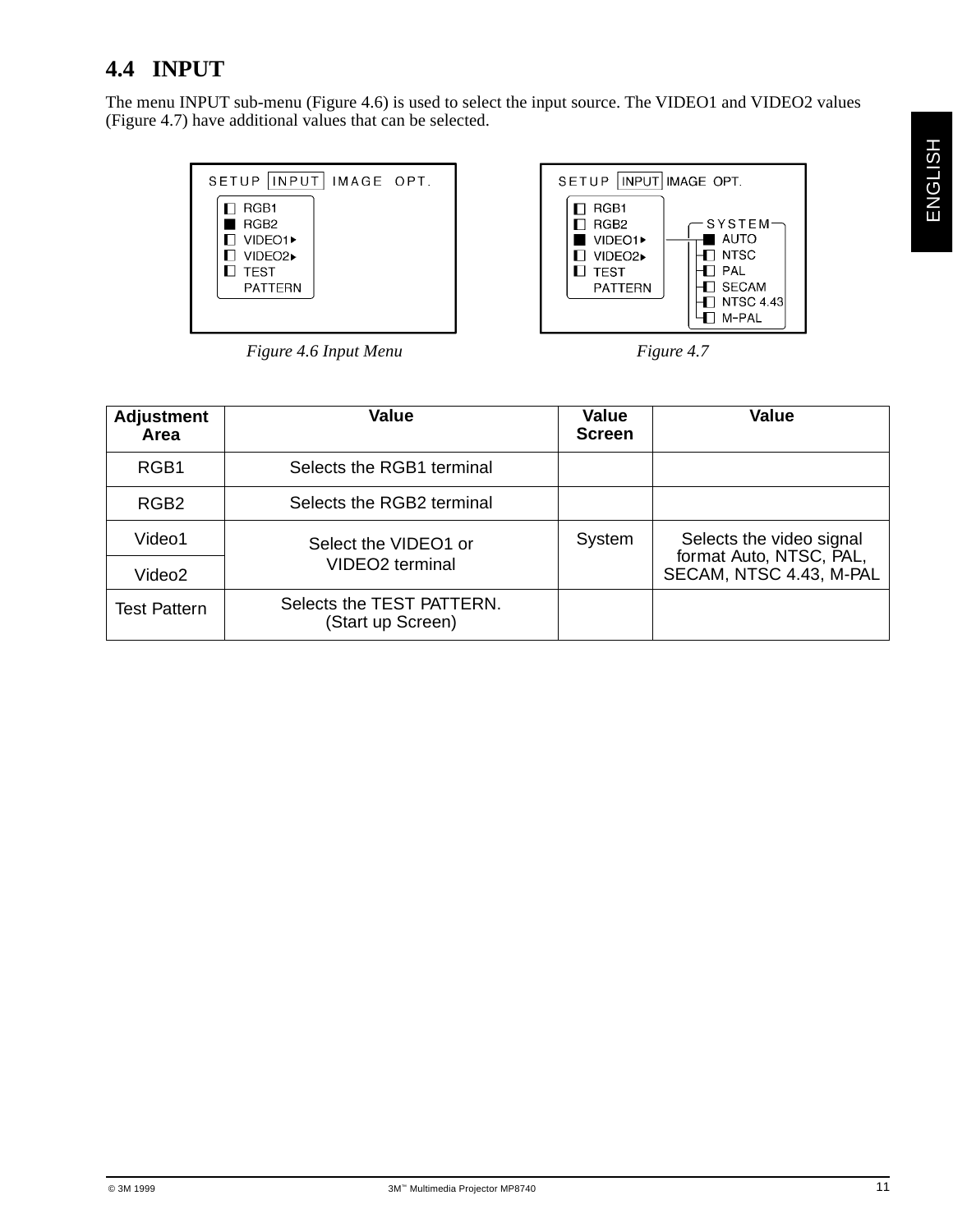## **4.5 IMAGE**

The IMAGE sub-menu is used to change the image characteristics.



*Figure 4.8 Image Adjustment Screens*

| <b>Adjustment</b><br><b>Screen</b> | Value                                                                                                                                                                                                                 |  |  |
|------------------------------------|-----------------------------------------------------------------------------------------------------------------------------------------------------------------------------------------------------------------------|--|--|
| <b>MIRROR</b>                      | Inverts the picture horizontally or vertically.<br>Inverts the picture horizontally.<br>H : INVERT<br>V: INTERT<br>Inverts the picture vertically.<br>H&V: INVERT<br>Inverts the picture horizontally and vertically. |  |  |
| <b>BLANK</b>                       | Selects the blank color.                                                                                                                                                                                              |  |  |
| <b>REVEAL</b>                      | Selects reveal speed.                                                                                                                                                                                                 |  |  |
| <b>MESSAGE</b>                     | Turn ON or OFF on-screen messages.                                                                                                                                                                                    |  |  |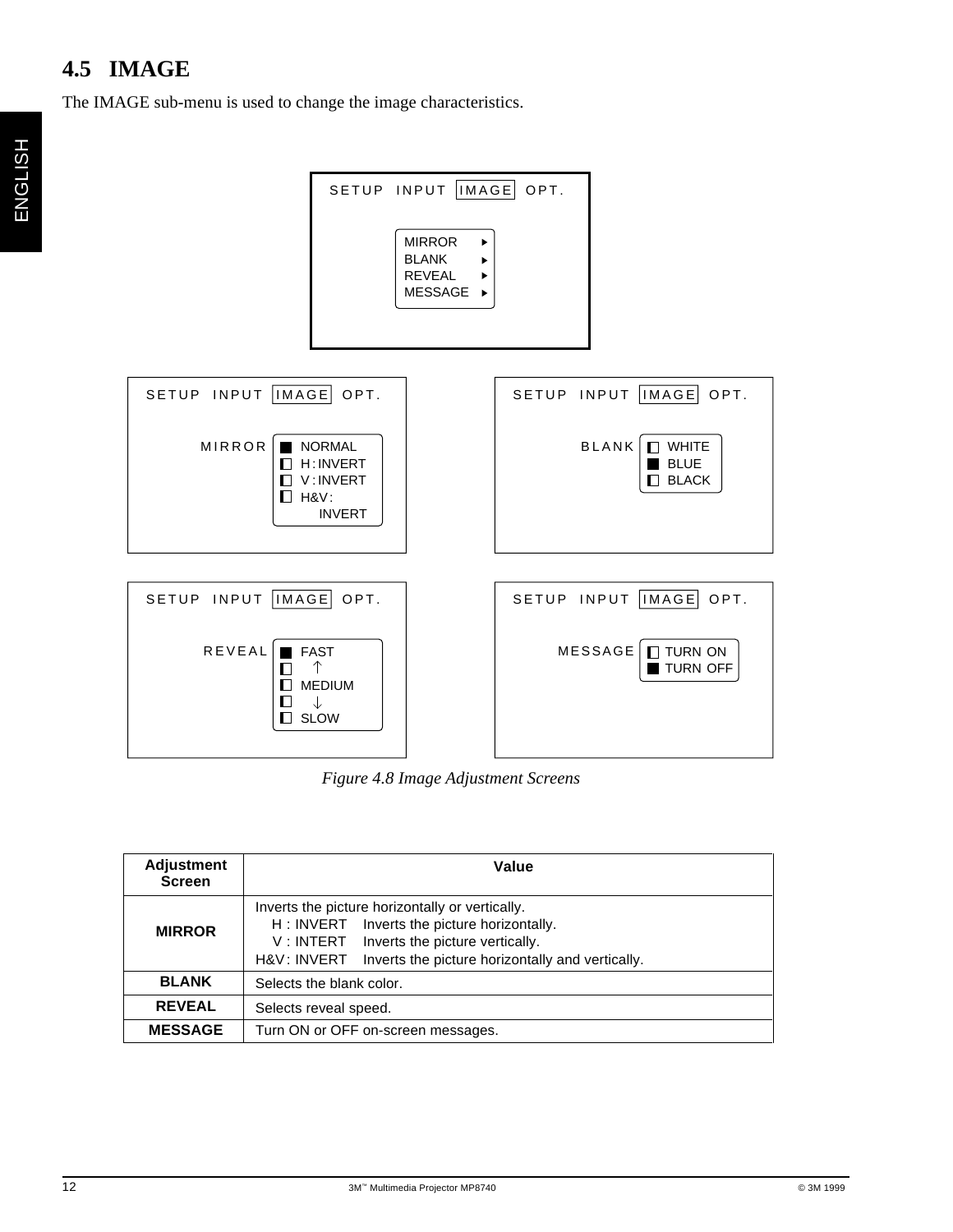## **4.6 OPT**

The OPT. sub-menu allows you to control communication function.



*Figure 4.9 OPT Adjustment Screens*

| <b>ADJUSTMENT</b><br><b>SCREEN</b> | <b>VALUE</b>                                                                                                                                             | <b>DEFAULT</b> |  |  |  |
|------------------------------------|----------------------------------------------------------------------------------------------------------------------------------------------------------|----------------|--|--|--|
| <b>COM. SPEED</b>                  | Selects the data speed of transmission. (For mouse emulation-1200)                                                                                       | 1200           |  |  |  |
| <b>COM. BITS</b>                   | Selects the data format of transmission.<br>7N1 7 data-bits, No parity, 1 stop bit. (For mouse emulation-7N1)<br>8N1 8 data-bits, No parity, 1 stop bit. | 7N1            |  |  |  |
| TIMER                              | Sets the timer (in minutes).                                                                                                                             |                |  |  |  |
| <b>LANGUAGE</b>                    | Selects the language on-screen menu.<br>(English, French, German, Spanish, Italian, Norwegian, Dutch)                                                    |                |  |  |  |
| <b>AUTO OFF</b>                    | Selects how long projector will stay on, if no input is detected.<br>Select 0 to disable this function.                                                  |                |  |  |  |
| <b>START UP</b>                    | Enable/Disable Startup Screen.<br><b>TURN ON</b>                                                                                                         |                |  |  |  |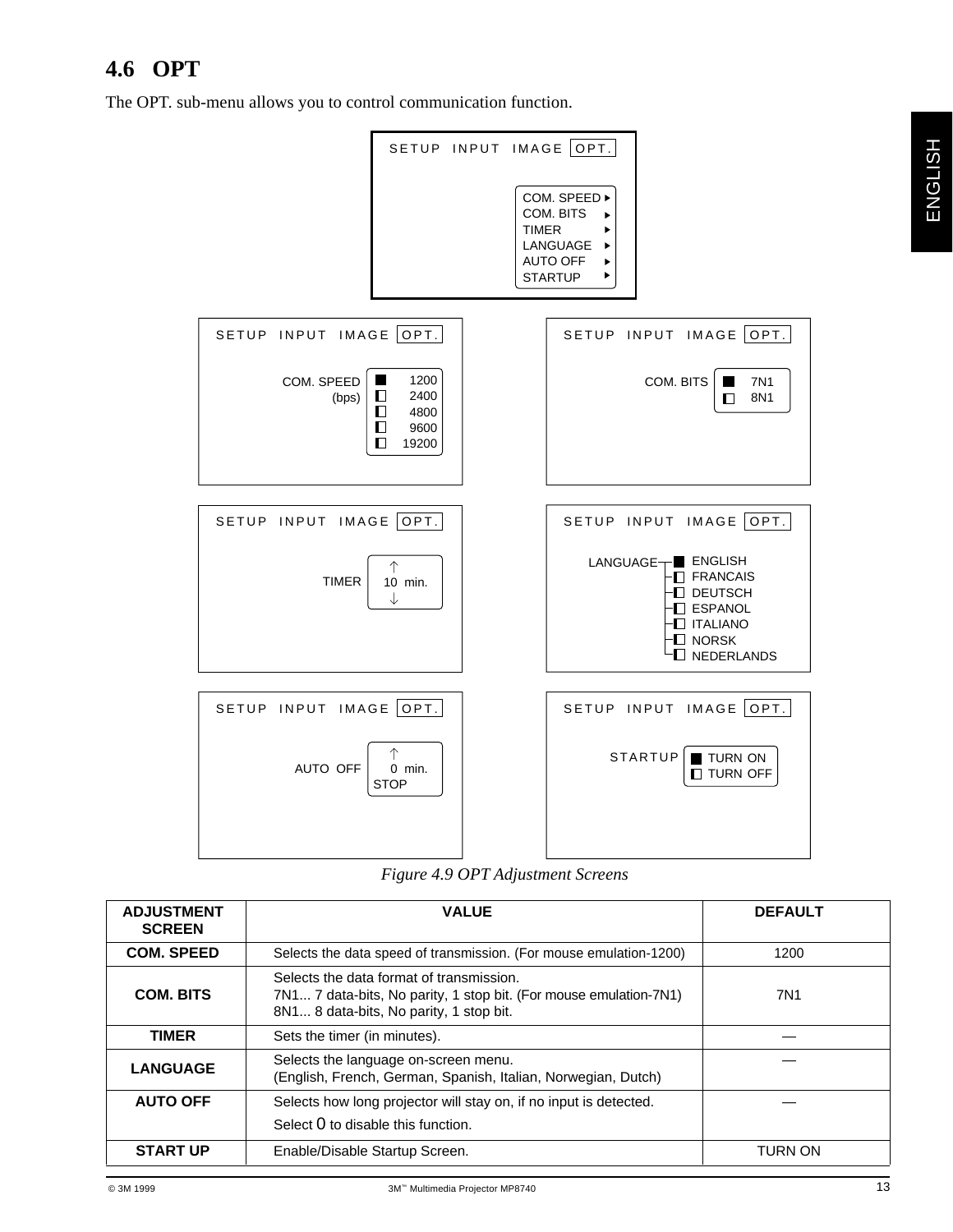

## **5.1 Cleaning the Air Filter**

✔ **Note**

Clean the air filter about every 50 hours.

- 1. Turn off the **MAIN POWER** switch of the projector and pull out power cord. Let cool for 20 minutes.
- 2. Remove the air filter from the bottom of projector. Unscrew two retaining screws **(1)** and pull down and out **(2)** on the handle to free air cleaner door. Lift air filter door up and out **(3)** and set it aside.



*Figure 5.1 Remove Air Filter*

- 3. Carefully remove foam air filter Screen **(4)** and clean foam screen and metal screen using a vacuum cleaner.
- 4. Re-install the air filter and replace the air filter door.

✔ **Note**

If air flow is restricted due to dust accumulation on filter, the projector may shut down due to over heating.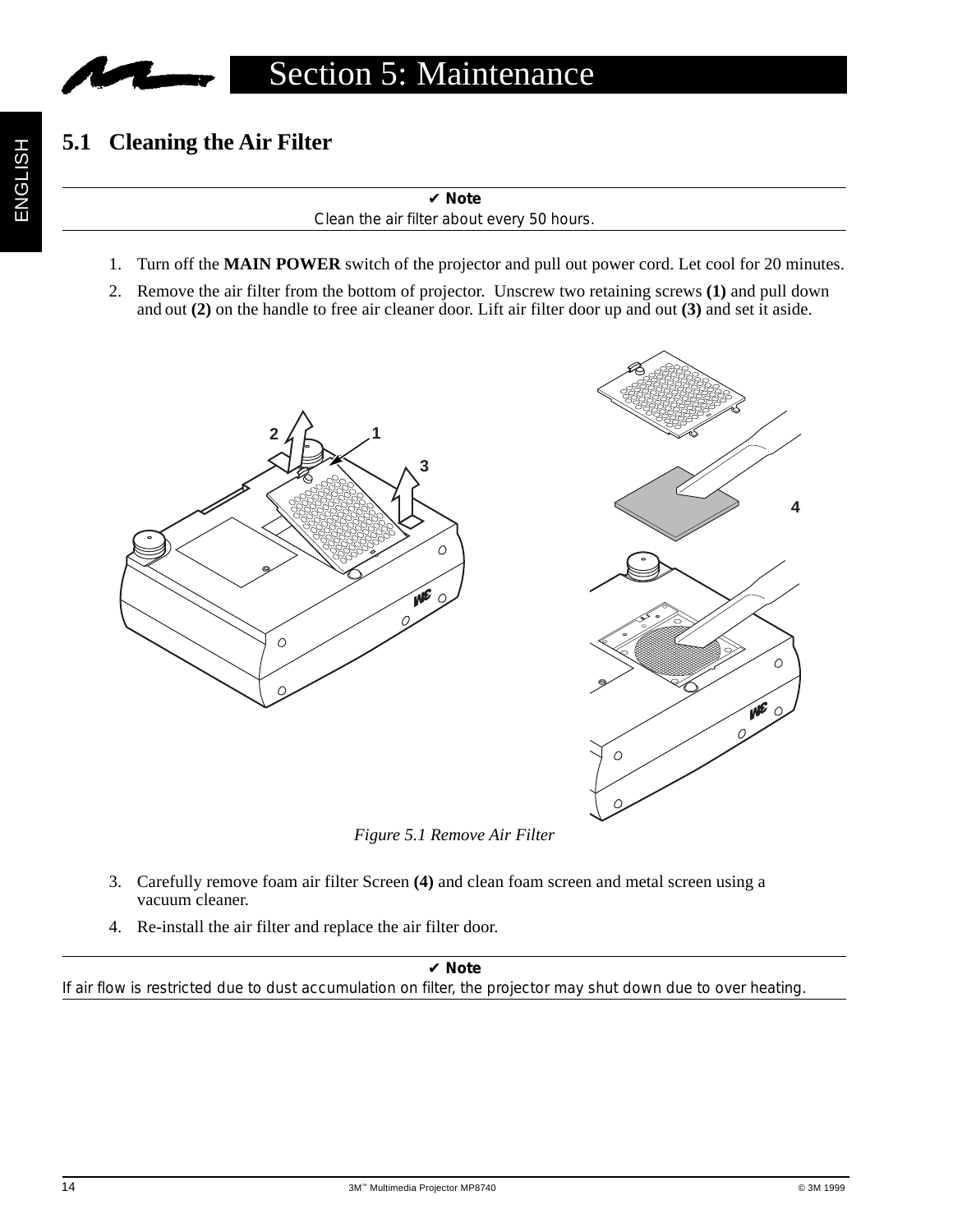## Section 6: Lamp

## **6.1 Lamp**

**The following symptoms may indicate a lamp in need of replacement:**

- LAMP indicator lights up red.
- "CHANGE THE LAMP" message appears on the screen.

## **6.2 Display Lamp Operation Hours**

To determine the lamp operation hours, follow these steps:

- 1. While the projector is running, press and hold the timer button on the remote control for 3 seconds.
- 2. The operating time of the lamp will be displayed. If the operating hours are greater than 1,900 the "CHANGE THE LAMP" message will appear. If the hours are greater than 1,980 the following message will appear, "POWER WILL SHUT OFF IN 20 HOURS" The number of hours left until shut down will decrease until **0** hour is reached, then power will be turned off.

#### ✔ **Note**

After 2000 hours, the projector will only run for 10 minute intervals when restarted until the lamp is replaced and the lamp timer is reset. The message "CALL A MAINTENANCE PERSON" will blink at projector start up to remind you to change the lamp.

3. To reset the timer, press the reset button and select **0** (or CANCEL). The "CHANGE THE LAMP" message will not come up if the timer is reset.

## **6.3 Replacing the Lamp**

#### **WARNING**

Always turn off and unplug projector when changing lamp.

Lamp and adjacent metal parts become extremely hot and can cause severe burns to your fingers. Allow the projector to cool for at least 30 minutes before replacing the lamp.

- 1. **Remove lamp access door:** The lamp access door is located on the bottom of the machine on the right side. Use screwdriver to unscrew the cover retaining screw **(1)** and gently open the cover and set it aside.
- 2. **Retaining screws:** Use a screwdriver to unscrew the lamp module retaining screws. **(2)**

#### ✔ **Note**

There are three lamp module screws that must be loosened. These screws are self-containing screws that cannot be removed from the lamp module.



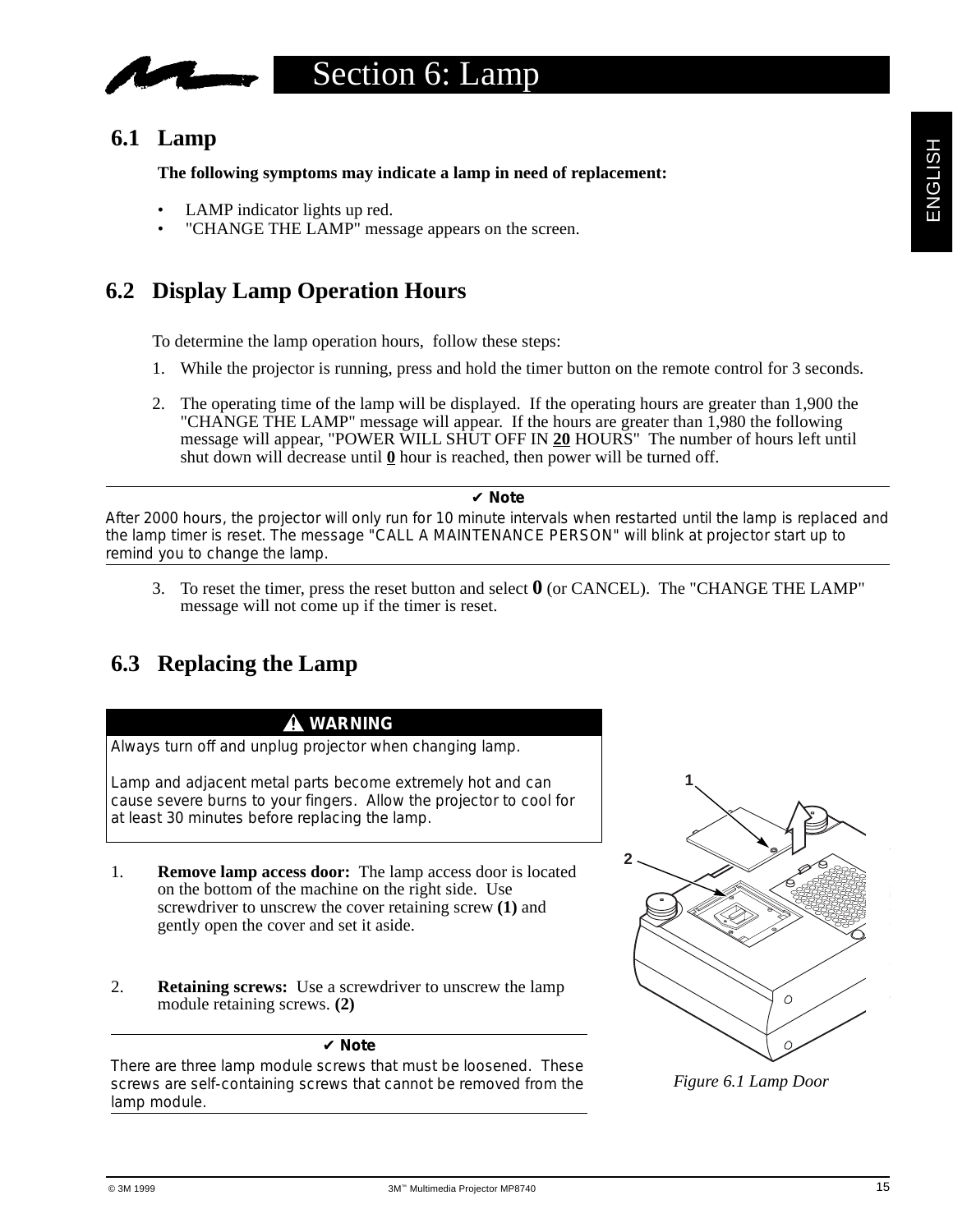- 3. **Remove lamp module:** Grasp the lamp module with hand and the projector body with the other hand. Carefully slide the lamp module out **(3)** using steady pressure.
- 4. **Insert lamp module:** Carefully insert the new lamp module. Ensure that it is fully seated.

Tighten the lamp module retaining screws to secure the lamp module in place.

Insert the hinge tabs on the left side of the lamp access door, then close and tighten the retaining screws to secure the door.



*Figure 6.2 Lamp Module*

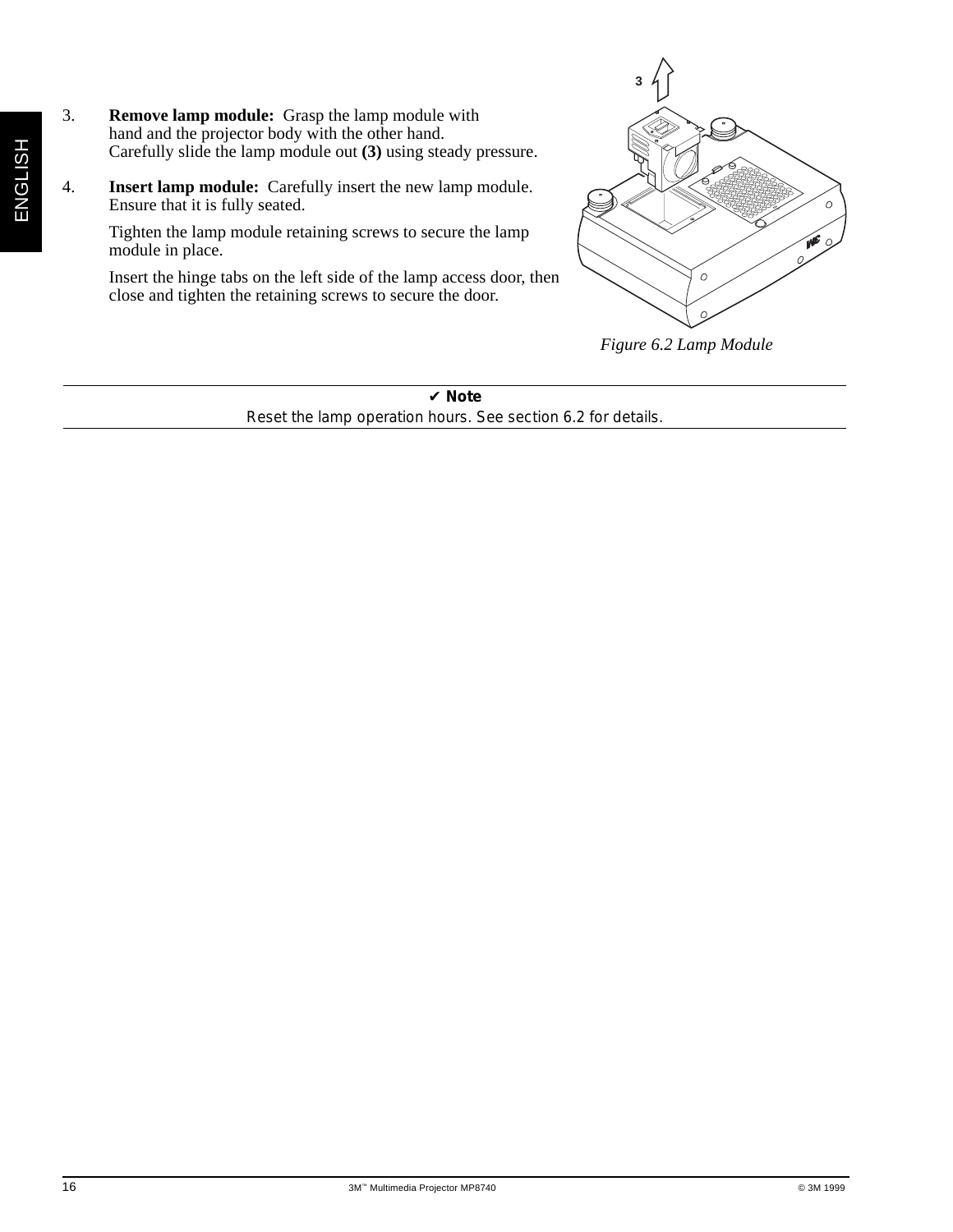

## **7.1 Sympton/Solution Table**

| Symptom                                | Cause                                                                                                  | <b>Solution</b>                                                                                                                |
|----------------------------------------|--------------------------------------------------------------------------------------------------------|--------------------------------------------------------------------------------------------------------------------------------|
| Power cannot be turned                 | . The Main power is not turned on.                                                                     | . Turn the MAIN POWER switch on.                                                                                               |
| on.                                    | • The power cord is disconnected.                                                                      | . Insert the power cord into an AC socket.                                                                                     |
| No picture and sound                   | . The setting of the input source is not<br>correct.                                                   | • Set the correct input using the input select button<br>of the projector or the remote control.                               |
|                                        | •RGB/Video/Audio wiring to projector is<br>not correct.                                                | • Connect the cable to correct input/output source.                                                                            |
| Sound is heard with                    |                                                                                                        | • Connect the cable to correct input/output source.                                                                            |
| no picture                             | • RGB/Video wiring to projector is not correct.                                                        | • Press the MENU button and increase                                                                                           |
|                                        | . The brightness is set fully to dark.                                                                 | <b>BRIGHTNESS.</b>                                                                                                             |
| Picture is displayed<br>with no sound  | • Audio wiring to projector is not correct.<br>• The volume is set to minimum.<br>• The unit is muted. | • Connect the cable to correct input/output source.<br>• Press the VOL button and increase VOLUME.<br>• Press the MUTE button. |
| Color is weak and tint is<br>incorrect | • The color and tint have been adjusted<br>incorrectly.                                                | • Adjust the color and tint correctly.                                                                                         |
| Picture is dark                        | . The brightness and contrast has been<br>adjusted incorrectly.                                        | • Adjust the brightness and contrast correctly.                                                                                |
|                                        | . The lamp needs to be replaced.                                                                       | . Replace the lamp with a new one.                                                                                             |
| Picture is not clear                   | • Projector is out of focus.                                                                           | • Adjust the focus.                                                                                                            |
| <b>LAMP</b> indicator lights<br>red.   | • Lamp will not ignite.                                                                                | . Turn off power and let cool for 20 minutes, then restart.<br>. If problem persists call your dealer.                         |
| <b>LAMP</b> indicator blinks<br>red.   | • Air filter door on bottom of case is open.                                                           | • Ensure air filter door is closed.                                                                                            |
| <b>TEMP</b> indicator lights<br>red.   | • Temperature inside projector is too hot.                                                             | • Do not block the ventilation holes.<br>• Clean air filter                                                                    |
| <b>TEMP</b> indicator blinks<br>red.   | • Cooling fan may be obstructed by metal<br>screen under foam air filter.                              | • Align metal screen.<br>. If fan blade is still obstructed, call service.                                                     |

## **7.2 Message/Solution Table**

| <b>Error Message Displays</b> | Cause                                                                                                       | <b>Solution</b>                                                                                                 |
|-------------------------------|-------------------------------------------------------------------------------------------------------------|-----------------------------------------------------------------------------------------------------------------|
| NO INPUT IS DETECTED          | The projector is not detecting a signal.                                                                    | Check cable connections to input device. Input device not<br>connected to this input mode, switch to next mode. |
| SYNC IS OUT OF RANGE          | The horizontal frequency of input signal<br>exceeds projector capability.                                   | Switch projector to correct resolution.<br>See Appendix A.5                                                     |
| <b>CHANGE THE LAMP</b>        | Lamp operation time is greater than 1,900<br>hours.                                                         | Change the projector lamp and reset the lamp operation<br>hours to zero.                                        |
| RESET THE LAMP TIMER          | Lamp operating time is greater than 2000<br>hours. Safety feature shuts projector down<br>after 10 minutes. | Change the projector lamp and reset the lamp operation<br>hours to zero.                                        |
| CHECK THE AIR FLOW            | Air flow to cooling fan is blocked.                                                                         | Clear air flow path to fan and clean air filter.                                                                |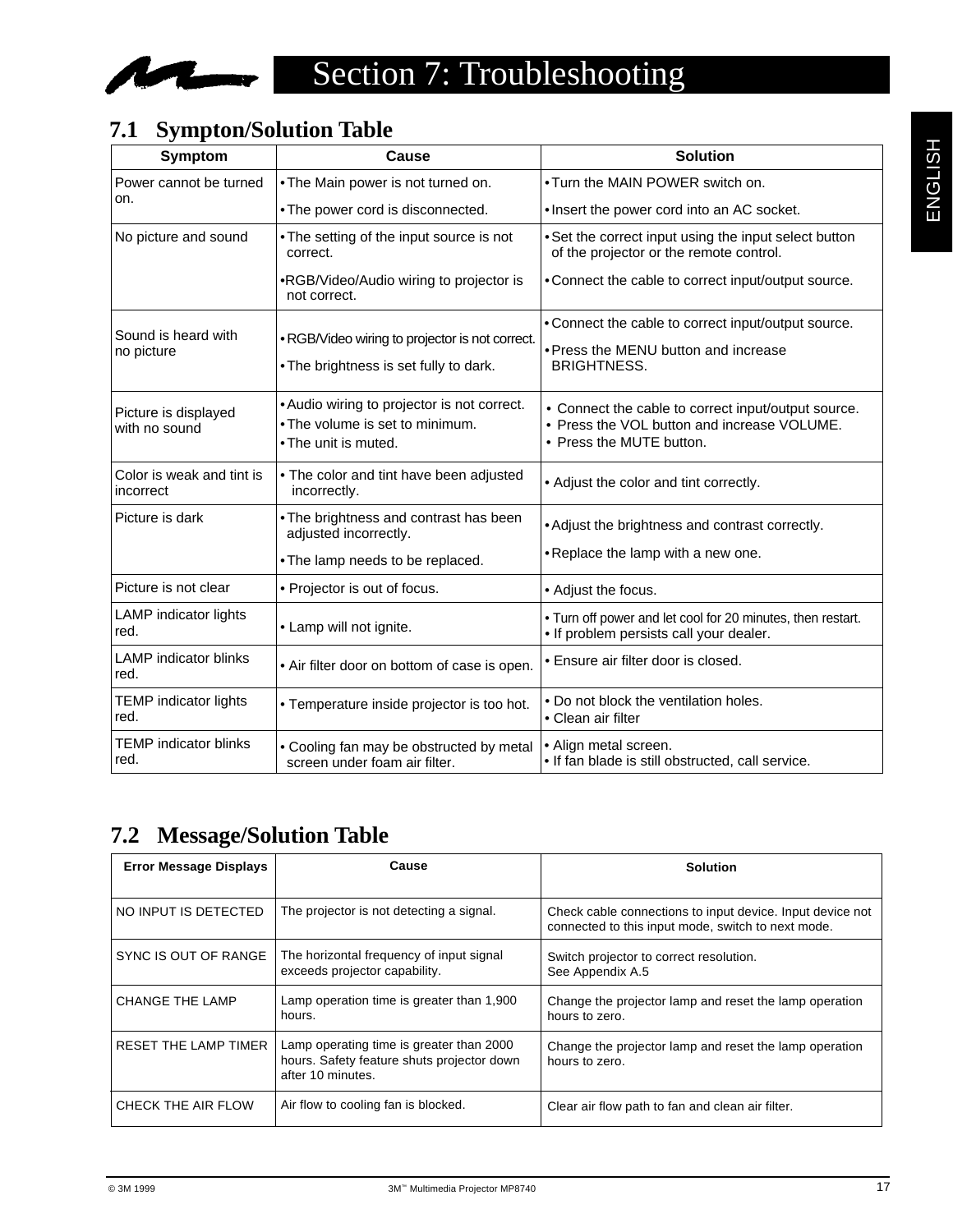

## **8.1 Service Information**

For product information, product assistance, service information, or to order accessories, please call:

#### In U.S. or Canada: **1-800-328-1371**

In other locations, contact your local 3M Sales office.

## **Accessories Part Number**

| 78-6969-8782-1 |
|----------------|
| 26-1011-8852-7 |
| 78-8118-3304-1 |
| 78-8118-3303-3 |
| 78-8118-3401-5 |
| 78-1011-3308-2 |
| 26-1011-3419-0 |
| 78-8118-3306-6 |
| 78-8118-3426-2 |
| 78-8118-3424-7 |
| 78-8118-3425-4 |
| 26-1012-0683-2 |
| 78-8118-3402-3 |
| 78-6969-8357-2 |
| 78-6969-8312-7 |
| 78-6969-8347-3 |
| 78-6969-8346-5 |
| 78-6969-8130-3 |
|                |

## **Not Included with Basic Packet Part Number**

RS-232 control cable . . . . . . . . . . . . . . . . . . . . . . . . . . . . . . . 78-8118-3312-4

## **How to Order**

Please order these parts through your dealer, or contact 3M Customer Service at the following number:

#### In U.S. or Canada: **1-800-328-1371**

In other locations, contact your 3M Sales office.

----------------------------------------------------------------------------------------------------------------------------------------

The contents of this manual are subject to revision without prior notice.

3M assumes no responsibility for the infringement of special rights of a third party or other rights that may arise out of the information contained in this manual.

Reproduction of this manual in any form without prior permission is strictly prohibited.

3M will replace the manual if any pages are missing or collated incorrectly.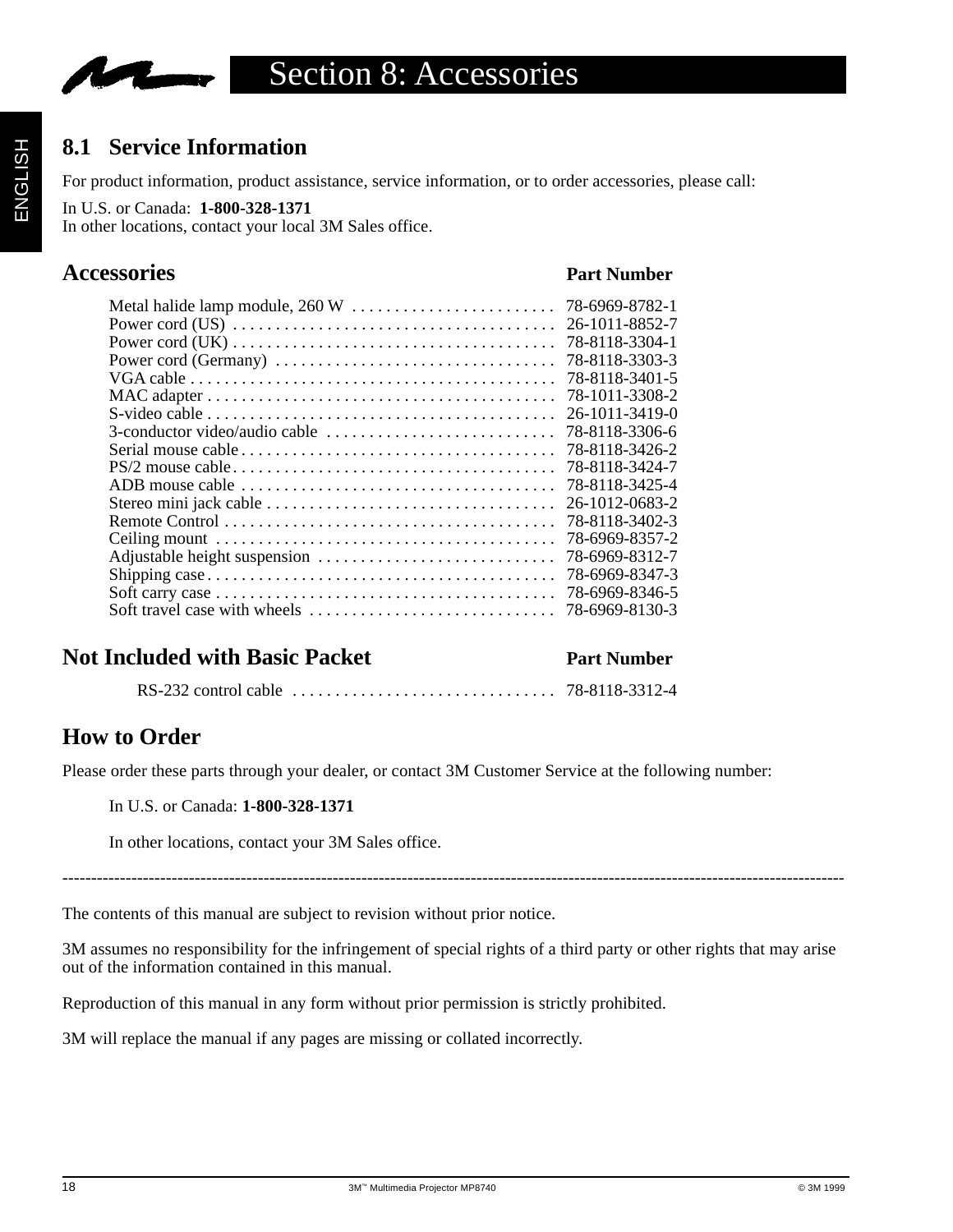## **Table of Contents**

**Marine** 

**A.1 Technical Specifications**

**IV** 

- **A.2 Dimensions**
- **A.3 Projector-to-Screen Distance**
- **A.4 Connection to the Video Signal Terminal**
- **A.5 Connection to the RGB Signal Terminal**
- **A.6 Indicator Status**
- **A.7 Connection to the Control Signal Terminal**

## **A.1 Technical Specifications**

| All specifications are subject to change without notice. |                                     |                                                                                                               |  |  |
|----------------------------------------------------------|-------------------------------------|---------------------------------------------------------------------------------------------------------------|--|--|
| Product name                                             |                                     | Multimedia projector                                                                                          |  |  |
| Model Name                                               |                                     | MP8740                                                                                                        |  |  |
| Display system                                           |                                     | 3 beam poly-silicon LCD                                                                                       |  |  |
|                                                          | Panel size                          | 1.3 inches (33 mm)                                                                                            |  |  |
| Liquid crystal<br>panel                                  | Drive system                        | <b>TFT</b> active matrix                                                                                      |  |  |
|                                                          | Number of pixels                    | 786,432 pixels (V768 $\times$ H1024) per panel.<br>2.36 million total pixels with 3 panels.                   |  |  |
| Lens                                                     |                                     | F/Number: $F/2.3 - F/3.0$<br>Focal Length: $F = 48.1 - 72.1$ mm $(1.9" - 2.8")$                               |  |  |
| Lamp                                                     |                                     | Metal halide lamp 260W                                                                                        |  |  |
| Speaker (stereo)                                         |                                     | 2 watts each                                                                                                  |  |  |
| Power supply                                             |                                     | AC100 ~ 120V, 5A / AC220 ~ 240V, 2.2A (Universal)                                                             |  |  |
| Power consumption                                        |                                     | 370W                                                                                                          |  |  |
| Operating temperature range                              |                                     | $32^{\circ} \sim 95^{\circ}F$ (0° ~ 35°C)                                                                     |  |  |
| Dimensions                                               |                                     | 404 mm (W) x 154 mm (H) x 305 mm (D)<br>15.9" (W) $\times$ 6.1" (H) $\times$ 12.0" (D)                        |  |  |
| Weight                                                   |                                     | 18.6 lbs. (8.4 kg)                                                                                            |  |  |
| Input/Output<br>terminal                                 | video signal input<br>terminal      | S VIDEO: Mini DIN4-pin terminal<br><b>VIDEO</b><br>: RCA Jack terminal<br><b>AUDIO</b><br>: RCA Jack terminal |  |  |
|                                                          | RGB input/output<br>signal terminal | RGB signal: D-sub 15pin (Female)<br><b>AUDIO</b><br>: Stereo mini jack                                        |  |  |
|                                                          | Control terminal                    | D-sub 15pin (Male)                                                                                            |  |  |

✔ **Note**

All specifications are subject to change without notice.

TECHNICAL

**TECHNICAL**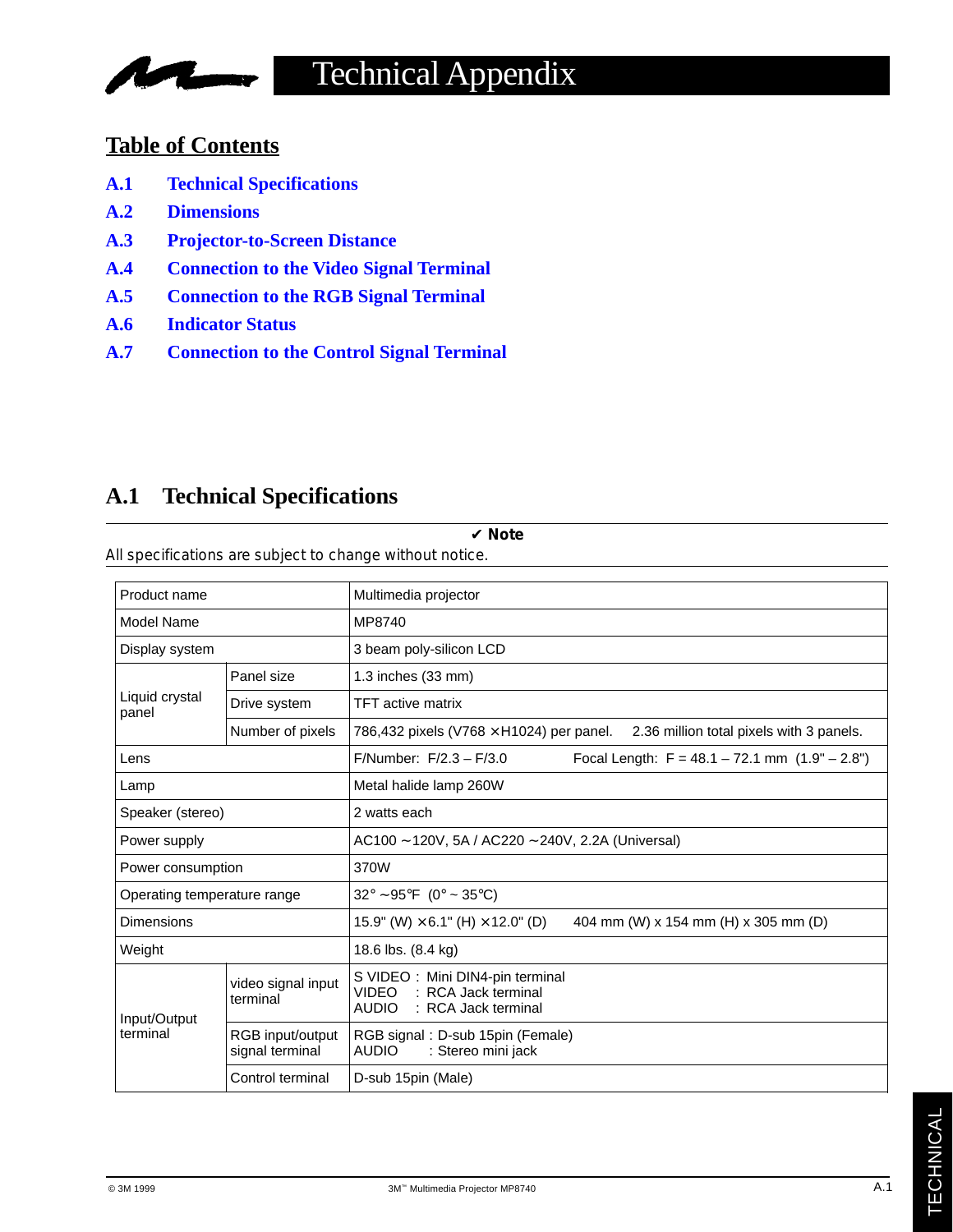## **A.2 Dimension**



A.2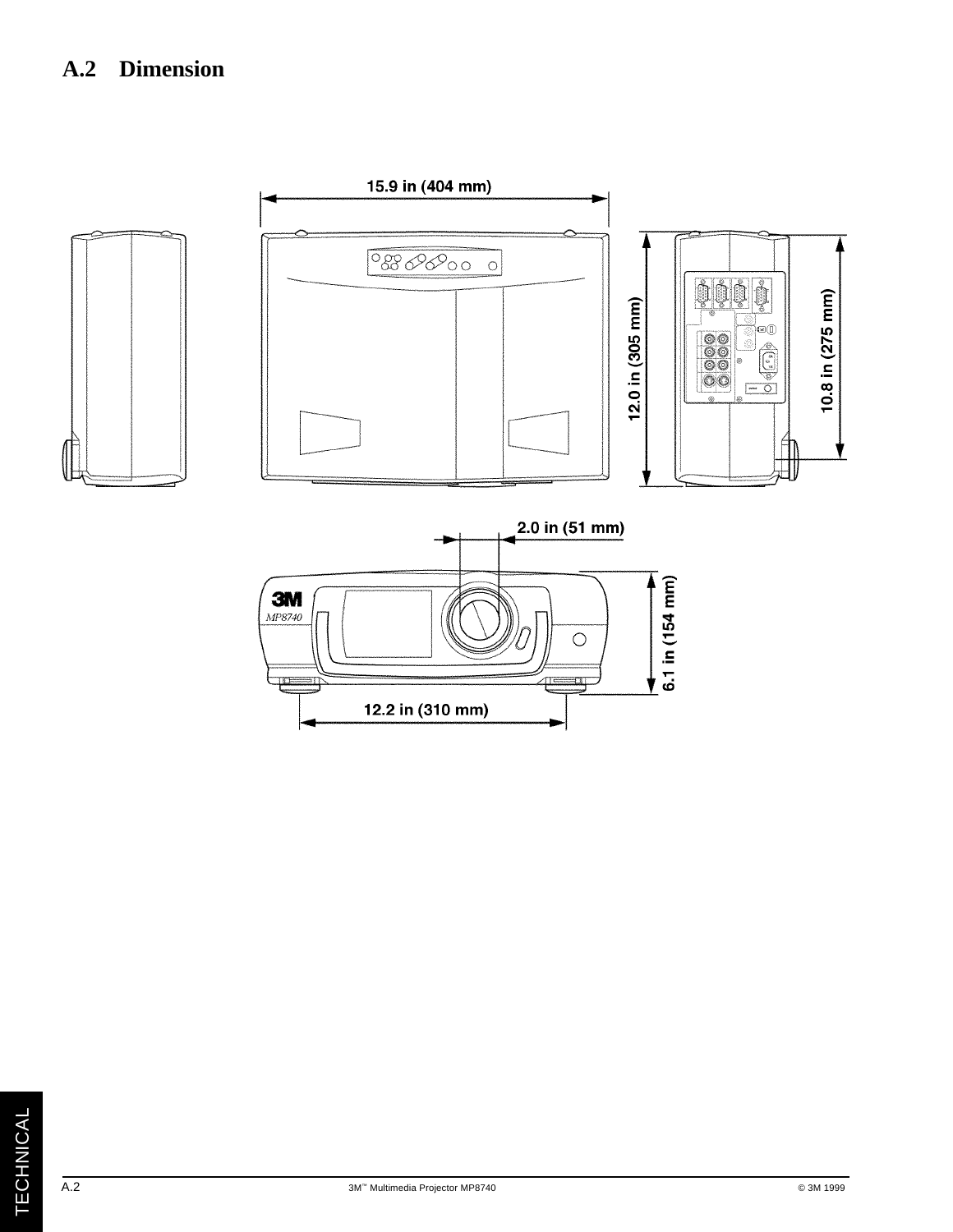## **A.3 Projector-to-Screen Distance**

Example of the Multimedia projector and screen installation. Determine picture size and projection distance as illustrated below.



| <b>Distance</b>     | <b>Minimum Image</b> |                  |                  | <b>Maximum Image</b> |           |           |
|---------------------|----------------------|------------------|------------------|----------------------|-----------|-----------|
| <b>To Screen</b>    | <b>Diagonal</b>      | Width            | Height           | <b>Diagonal</b>      | Width     | Height    |
| 227 cm              | 102 cm               | 81 cm            | 61 cm            | 153 cm               | 122 cm    | 92 cm     |
| $(7.4 \text{ ft})$  | (40 in.)             | (32 in.)         | (24 in.)         | (60 in.)             | (48 in.)  | (36 in.)  |
| 341 cm              | 152 cm               | $121 \text{ cm}$ | 91 cm            | 228 cm               | 183 cm    | 137 cm    |
| $(11.2 \text{ ft})$ | (60 in.)             | (48 in.)         | (36 in.)         | (90 in.)             | (72 in.)  | (54 in.)  |
| 455 cm              | 202 cm               | 162 cm           | $121 \text{ cm}$ | 304 cm               | 243 cm    | 182 cm    |
| (15 ft)             | (80 in.)             | (64 in.)         | (48 in.)         | (120 in.)            | (96 in.)  | (72 in.)  |
| 569 cm              | 252 cm               | 202 cm           | 151 cm           | 379 cm               | 303 cm    | 227 cm    |
| $(18.7 \text{ ft})$ | (99 in.)             | (79 in.)         | (60 in.)         | (149 in.)            | (119 in.) | (90 in.)  |
| 682 cm              | 302 cm               | 241 cm           | 181 cm           | 454 cm               | 363 cm    | 272 cm    |
| $(22.4 \text{ ft})$ | (119 in.)            | (95 in.)         | (71 in.)         | (179 in.)            | (143 in.) | (107 in.) |
| 853 cm              | 377 cm               | 302 cm           | 226 cm           | 556 cm               | 453 cm    | 340 cm    |
| $(28.0 \text{ ft})$ | (148 in.)            | (119 in.)        | (89 in.)         | (223 in.)            | (178 in.) | (134 in.) |
| 1137 cm             | 502 cm               | 402 cm           | 301 cm           | 755 cm               | 604 cm    | 453 cm    |
| (37.3 ft)           | (198 in.)            | (158 in.)        | (119 in.)        | (297 in.)            | (238 in.) | (178 in.) |

#### ✔ **Note**

These sizes are  $\pm$  1 inch. This is due to variations in the manufacture of the lens. If you are close to one of the endpoints you should verify with your unit that the image is the proper size at the proper distance.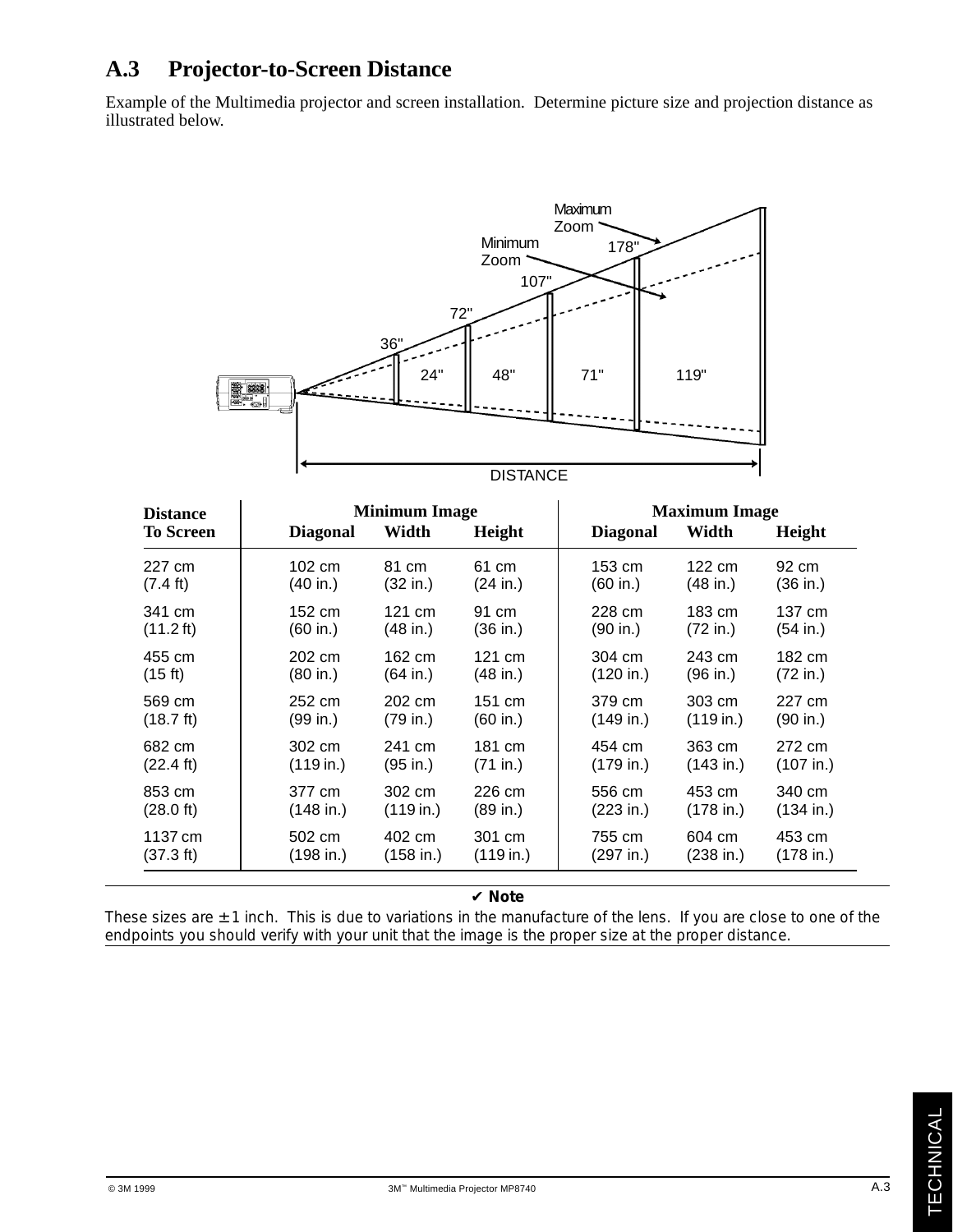## **A.4 Connection to the Video Signal Terminal**

#### **a) Input signal**

| S-VIDEO signal |        | Luminance signal<br>Chrominance signal | 1.0Vp-p, 75 $\Omega$ termination<br>0.286Vp-p (burst signal), 75 $\Omega$ termination |
|----------------|--------|----------------------------------------|---------------------------------------------------------------------------------------|
| VIDEO signal   |        |                                        | 1.0Vp-p, 75 $\Omega$ termination                                                      |
| AUDIO signal   | Input  |                                        | 200 mV rms, 20 k $\Omega$ below (MAX 3.0 V p-p)                                       |
|                | Output |                                        | 0~200mVrms, 1k $\Omega$                                                               |

## **b)** Signal input terminal Chrominance signal



#### ✔ **Note**

Video input signal terminals have priority in the following order:

- 1. S-VIDEO input terminal
- 2. RCA jack (composite) input terminal

## **A.5 Connection to the RGB Signal Terminal**

### **a) Input signal / Output signal**

| Video signal           |        | Analog 0.7Vp-p 75 $\Omega$ termination (Positive polarity) |  |  |
|------------------------|--------|------------------------------------------------------------|--|--|
| Horizontal sync signal |        | TTL level (Positive/negative polarity)                     |  |  |
| Vertical sync signal   |        | TTL level (Positive/negative polarity)                     |  |  |
| Composite sync signal  |        | <b>TTL</b> level                                           |  |  |
| Audio signal           | Input  | 200mVrms, 20k $\Omega$ below (MAX 3.0Vp-p)                 |  |  |
|                        | Output | $0 - 200$ mVrms, 1k $\Omega$                               |  |  |

## **b) Signal input terminal / output terminal**

| 1 | Video signal (Red)   |  | No Connection                    |
|---|----------------------|--|----------------------------------|
| 2 | Video signal (Green) |  | No Connection                    |
| 3 | Video signal (Blue)  |  | Ground                           |
| 4 | No Connection        |  | SDA (DDC)                        |
| 5 | No Connection        |  | Horizontal/Composite sync signal |
| 6 | Ground (for R)       |  | Vertical sync signal             |
| 7 | Ground (for G)       |  | SCL (DDC)                        |
| 8 | Ground (for B)       |  |                                  |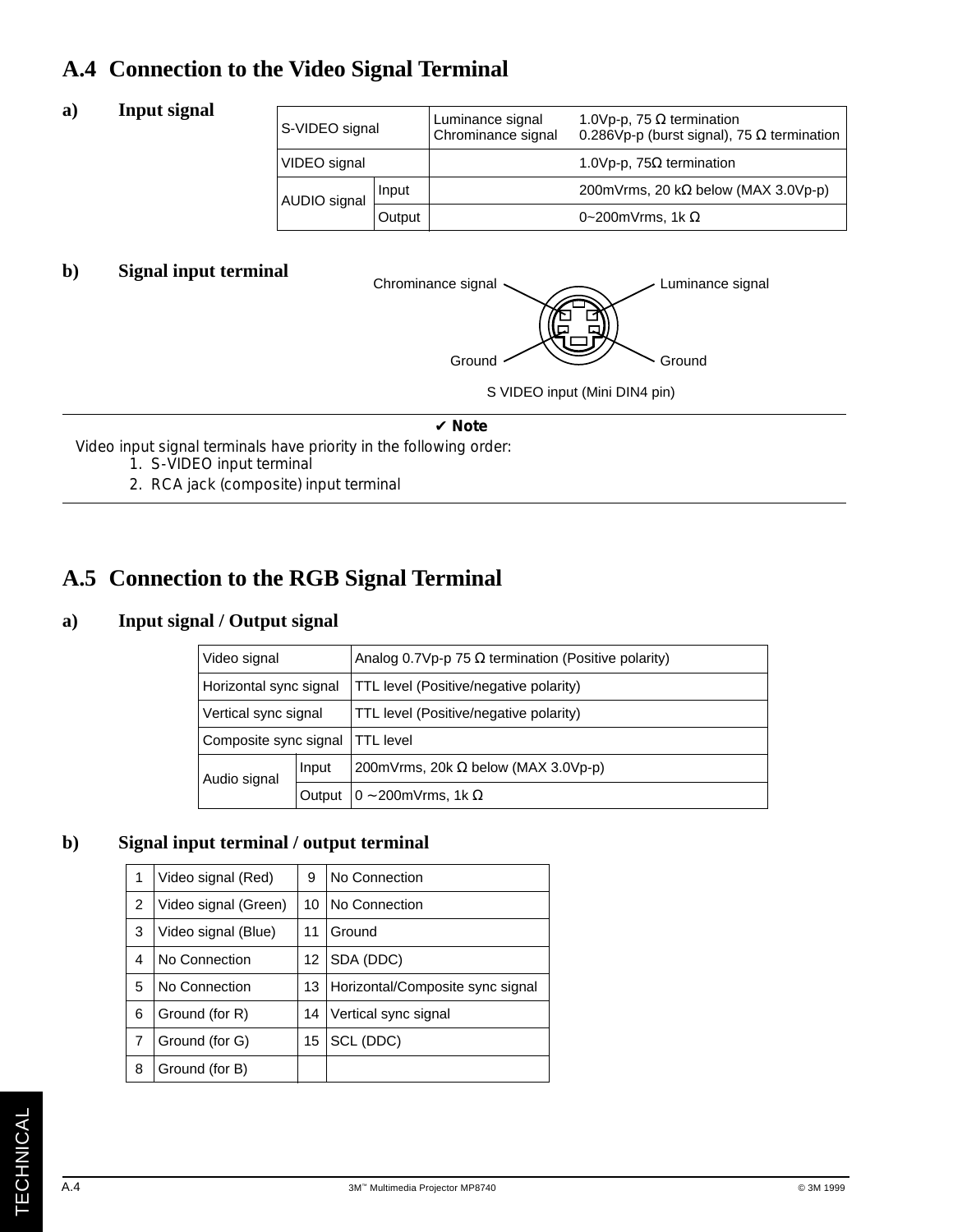| <b>Resolution HxV</b> | <b>Refresh Rate</b> | Horizontal<br>Frequency | <b>Standard Type</b> | <b>Note</b>       | Display<br>Dots HxV |
|-----------------------|---------------------|-------------------------|----------------------|-------------------|---------------------|
| 640 x 350             | 70.1 Hz             |                         |                      | $VGA-1$           | 1024 x 560          |
| 640 x 400             | 56.4 Hz             | 24.8 kHz                |                      | <b>NEC PC9801</b> | 1024 x 640          |
| 640 x 400             | 70.1 Hz             | 31.5 kHz                |                      | $VGA-2$           | 1024 x 640          |
| 640 x 480             | 85.0 Hz             | 43.3 kHz                | <b>VESA</b>          |                   | 863 x 640           |
| 640 x 480             | 59.9 Hz             | 31.5 kHz                | <b>VESA</b>          | VGA-3             | 1024 x 768          |
| 640 x 480             | 66.7 Hz             | 35.0 kHz                |                      | <b>MAC 13"</b>    | 1024 x 768          |
| 640 x 480             | 72.8 Hz             | 37.9 kHz                | <b>VESA</b>          |                   | 1024 x 768          |
| 640 x 480             | 75.0 Hz             | 37.5 kHz                | <b>VESA</b>          |                   | 1024 x 768          |
| 800 x 600             | 56.3 Hz             | 35.2 kHz                | <b>VESA</b>          |                   | 1000 x 750          |
| 800 x 600             | 60.3 Hz             | 37.9 kHz                | <b>VESA</b>          |                   | 1000 x 750          |
| 800 x 600             | 72.2 Hz             | 48.1 kHz                | <b>VESA</b>          |                   | 1000 x 750          |
| 800 x 600             | 75.0 Hz             | 46.9 kHz                | <b>VESA</b>          |                   | 1000 x 750          |
| 800 x 600             | 85.1 Hz             | 53.7 kHz                | <b>VESA</b>          |                   | 800 x 600           |
| 832 x 624             | 74.6 Hz             | 49.7 kHz                |                      | <b>MAC 16"</b>    | 980 x 735           |
| 1024 x 768            | 43.5 Hz Interlaced  | 35.5 kHz                | <b>VESA</b>          | Compressed        | 853 x 640           |
| 1024 x 768            | 60.0 Hz             | 48.4 kHz                | <b>VESA</b>          |                   | 1024 x 768          |
| 1024 x 768            | 70.1 Hz             | 56.5 kHz                | <b>VESA</b>          |                   | 1024 x 768          |
| 1024 x 768            | 75.0 Hz             | 60.0 kHz                | <b>VESA</b>          |                   | 1024 x 768          |
| 1152 x 864            | 75.0 Hz             | 67.5 kHz                | <b>VESA</b>          | Compressed        | 960 x 720           |
| 1280 x 960            | 60.0 Hz             | 60.0 kHz                | <b>VESA</b>          | Compressed        | 1024 x 768          |
| 1280 x 1024           | 60.0 Hz             | 64.0 kHz                | <b>VESA</b>          | Compressed        | 960 x 768           |
| 1280 x 1024           | 75.0 Hz             | 80.0 Hz                 | <b>VESA</b>          | Compressed        | 960 x 768           |

**Note 1: MAC adapter is necessary to set the resolution mode. Projector is compatible with 13 inch mode and 16 inch mode.**

> **Set all dip switches OFF except those indicated in the chart. For example:**

**MAC 13" mode = switch 1, 5 and 6 are ON MAC 16" mode = switch 2, 5 and 6 are ON**



#### **Note 2: Some input sources may not be displayed properly because they are not compatible with the projector.**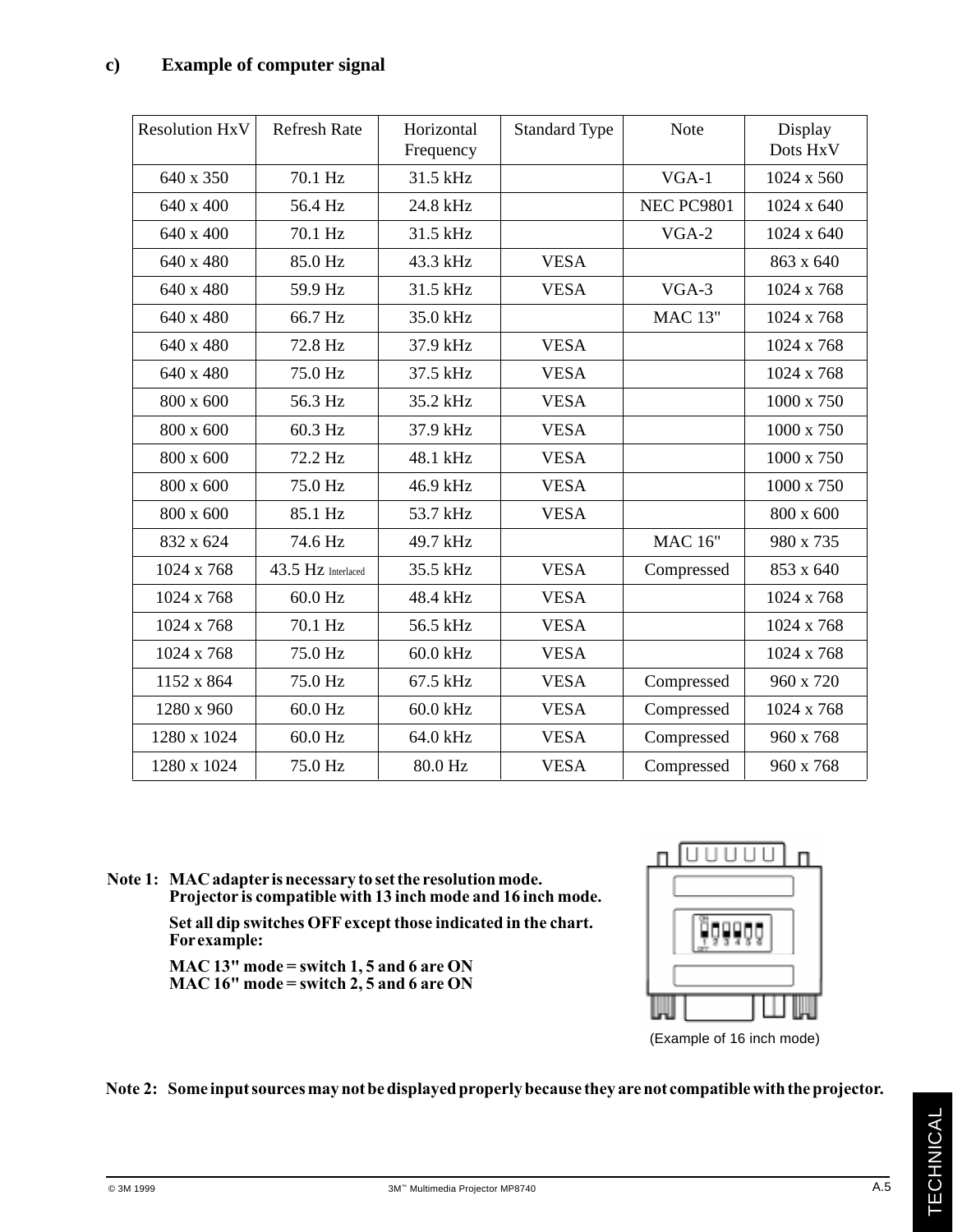## **A.6 Indicator Status**

|                       | <b>Indicator status</b> | <b>Meaning</b>              | Remedy                                                    |  |
|-----------------------|-------------------------|-----------------------------|-----------------------------------------------------------|--|
|                       | Lights orange           | Standby mode                | normal                                                    |  |
| ON indicator          | Blinks green            | During warming up           | normal                                                    |  |
|                       | Lights green            | During operation            | normal                                                    |  |
|                       | <b>Blinks orange</b>    | During cooling down         | normal                                                    |  |
| <b>LAMP</b> indicator | Lights red              | Lamp cannot light           | Cool projector by power off for 20 minutes.               |  |
|                       | <b>Blinks red</b>       | Air filter open             | Ensure filter is closed.                                  |  |
| <b>TEMP</b> indicator | Lights red              | Temperature inside too high | Let projector cool 20 minutes. Check air flow and filter. |  |
|                       | <b>Blinks</b> red       | Cooling fan not operating   | call your dealer                                          |  |

The ON, LAMP and TEMP indicators will light or blink in the following cases:

**\*When the LAMP indicator lights or blinks, turn the power off. If the problem persists, contact your dealer.**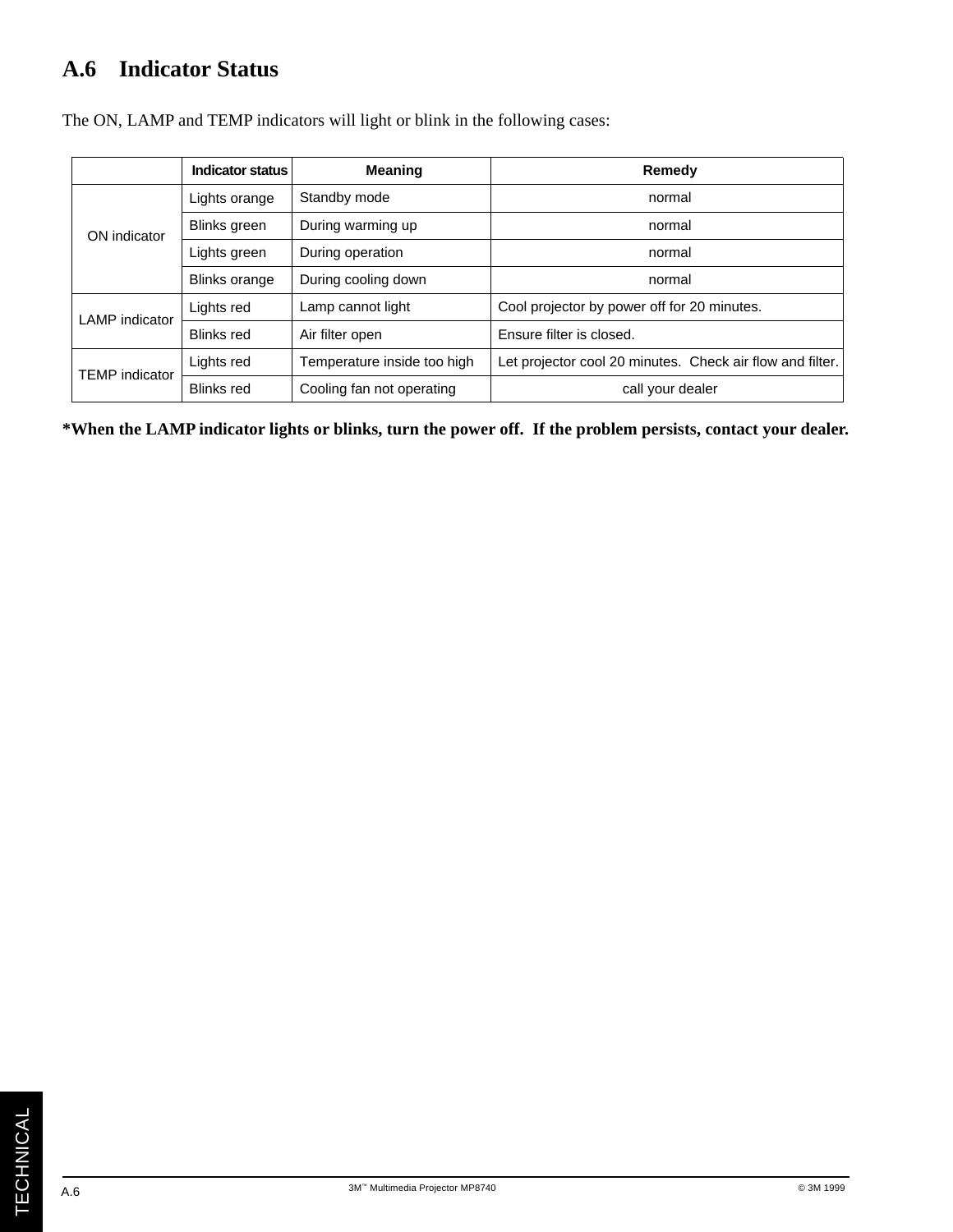## **A.7 Connection to the Control Signal Terminal**

#### **a) Mouse emulation**

- (1) While the projector and computer are turned OFF, connect the projector and the mouse terminal of computer using an appropriate cable. (PS/2, Serial or ADB)
- (2) Turn ON the projector.
- (3) Turn ON the computer.
- (4) Select the correct mouse driver for the application. See computer's User Manual for this procedure.

#### ✔ **Note**

In some Notebook computers which have internal pointing device, mouse emulation will not work unless the internal pointing device is disabled. In this case, disable the internal pointing device in BIOS setting. Check the computer's manual for procedure to follow to disable internal pointing device in BIOS setting.



Turn off the power to both the projector and computer before connecting. Connect the computer to the control terminal of the projector using the appropriate cable.

#### **PS/2 mouse**



A.7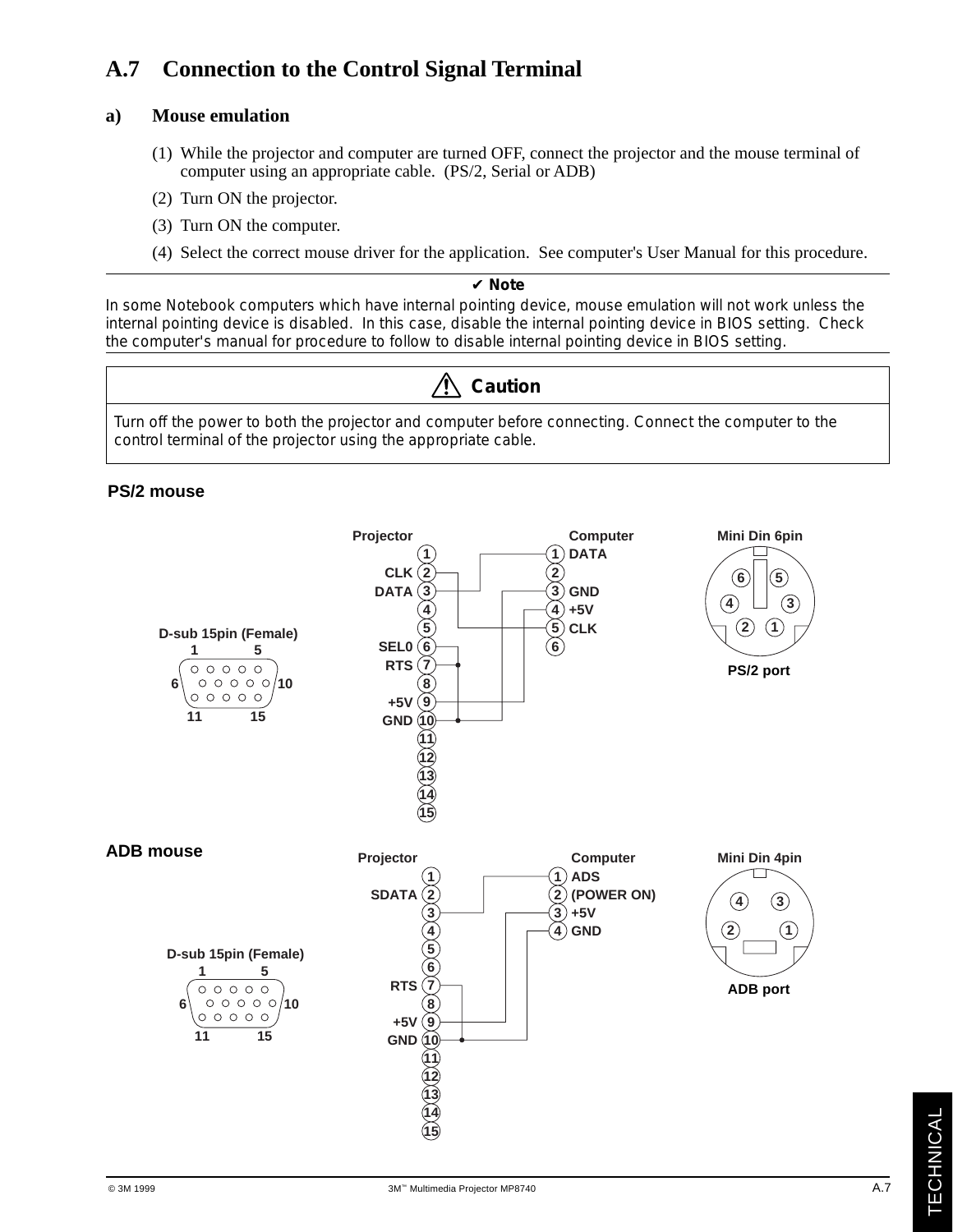## **A.7 Connection to the Control Signal Terminal (continued)**



#### **Serial mouse**

#### **b) RS-232 Control Cable (not included with basic packout)**

This cable is used to directly control the projector without using the Remote Control or Operator's Panel.

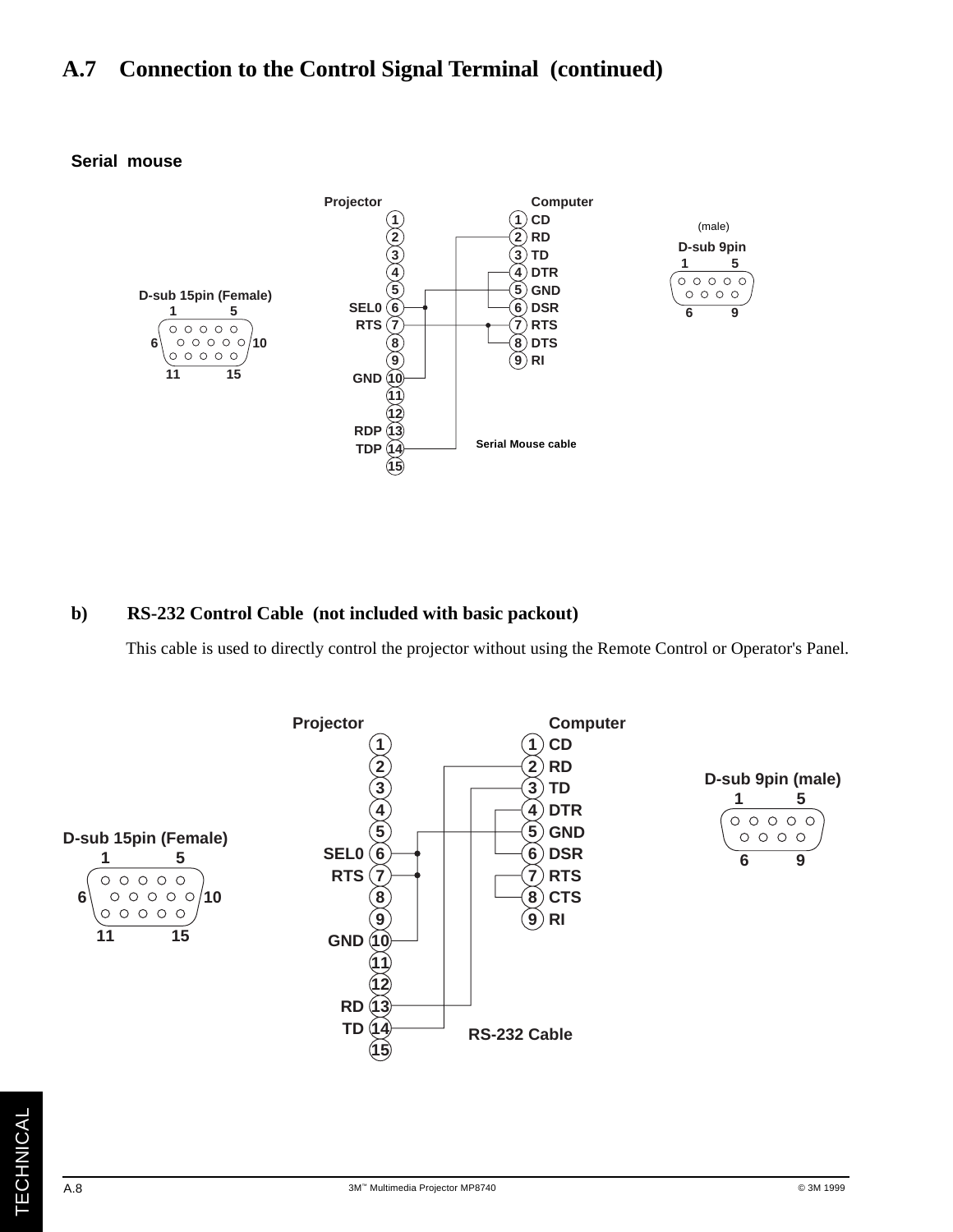## **Serial Command Codes**

All numbers in this document are in Hexadecimal. You must send at the same communication setting as the projector and use a null modem serial cable to connect to the projector.

There are four types of messages for the MP8740, 1) ASK, 2) REPLY, 3) SET and 4) DEFAULT. Ask Code:

User:



XX is the attribute you are checking. Projector:

 $1Y$   $\mid$  XX  $\mid$  Y bytes of data

This is a reply code. The Y is the number of extra bytes that come after the command. The XX is the same as in the Ask code.

Set Code:

User:

|  | bytes of data |
|--|---------------|
|  |               |

XX is the attribute you are checking. The Y is the number of bytes for the data. Projector:

|  | Y bytes of data |
|--|-----------------|
|--|-----------------|

This is a reply code. The Y is the number of extra bytes that come after the command. The XX is the same as in the Set code.

#### **Default Code:**

User:

40 XX

XX is the attribute you are checking. Projector:

 $1Y$  XX  $\mid$  Y bytes of data

This is a reply code. The Y is the number of extra bytes that come after the command. The XX is the same as in the Ask code.

Errors:

For an error, the projector will reply with the same code that was sent but with a 0 in the first nibble.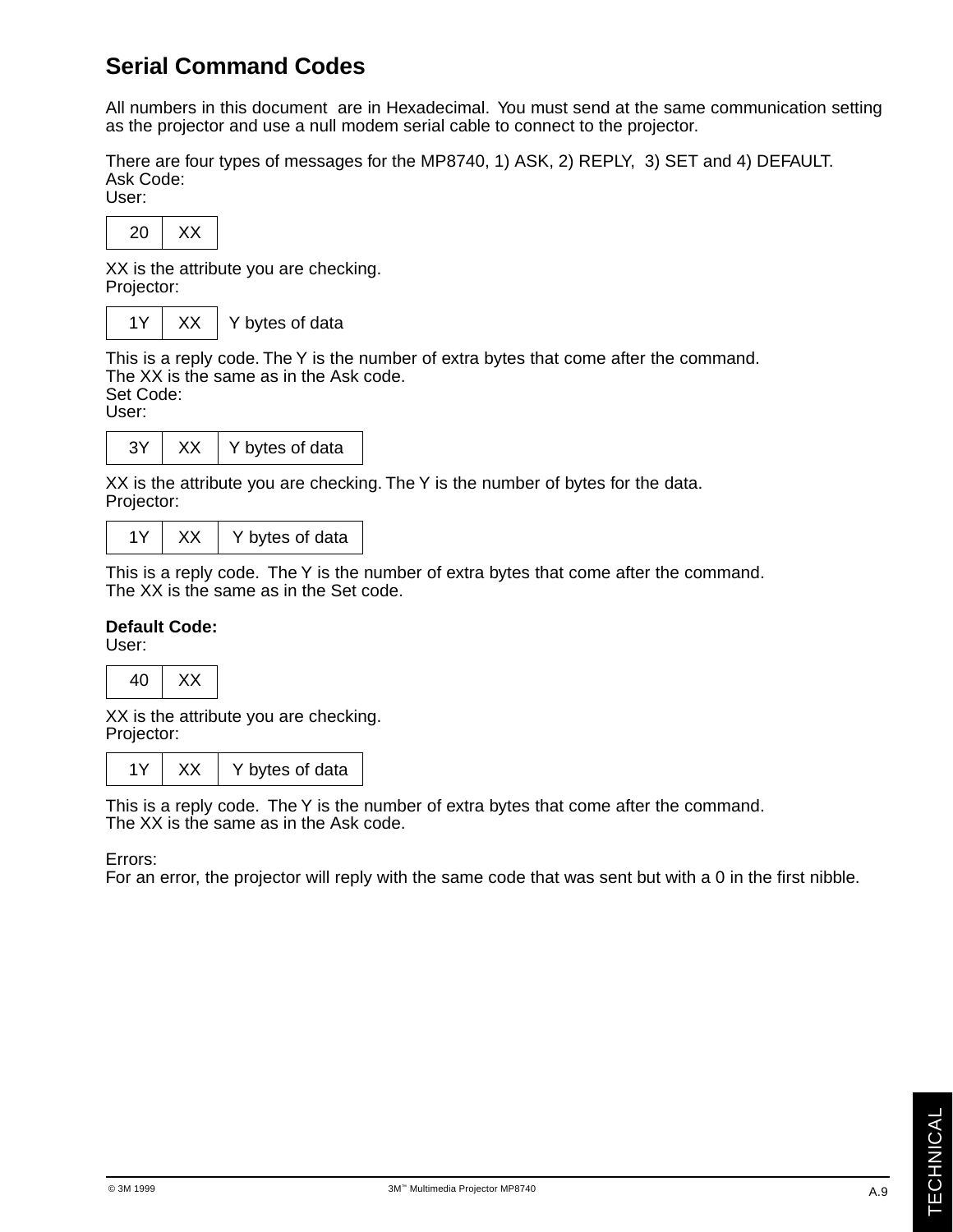## **Serial Command Code Table**

| <b>Function</b>   | <b>Command Code</b> | # Bytes                 | Data Code                                                      | <b>Meaning</b>                                                                 |
|-------------------|---------------------|-------------------------|----------------------------------------------------------------|--------------------------------------------------------------------------------|
| 05<br>Mouse       |                     | 1                       | 00<br>$01-7F$                                                  | Stop mouse function<br>Enable mouse function                                   |
| Communication     | 06                  | 1                       | 0X<br>1X<br>X <sub>0</sub><br>X1<br>X2<br>X <sub>3</sub><br>X4 | 8N1<br><b>7N1</b><br>1200 bps<br>2400 bps<br>4800 bps<br>9600 bps<br>19200 bps |
| Power             | 11                  | 1                       | 1E<br>1F                                                       | Power off<br>Power on                                                          |
| Zoom              | 12                  | 1                       | 01-3F<br>41-7F                                                 | Zoom +<br>Zoom -                                                               |
| Focus             | 13                  | 1                       | $01-3F$<br>41-7F                                               | Focus +<br>Focus -                                                             |
| Mirror            | 14                  | $\mathbf 1$             | 00<br>01<br>02<br>03                                           | Normal<br>H Invert<br>V Invert<br>H & V Invert                                 |
| Input             | 21                  | 1                       | 11<br>12<br>21<br>22                                           | Video 1<br>Video 2<br>RGB <sub>1</sub><br>RGB <sub>2</sub>                     |
| Video Type        | 22                  | $\overline{2}$          | 00 00<br>00 01<br>00 02<br>00 03                               | Auto<br><b>NTSC</b><br><b>PAL</b><br><b>SECAM</b>                              |
| Volume            | 23                  | $\mathbf 1$             | 00-7F                                                          | 00 - Softest                                                                   |
| Mute              | 24                  | 1                       | 00<br>01                                                       | Mute off<br>Mute on                                                            |
| <b>Brightness</b> | 31                  | 3                       | 00 00 00 -<br>00 00 7F                                         | 7F is high end of scale                                                        |
| Contrast          | 32                  | 3                       | 00 00 00 -<br>00 00 7F                                         | 7F is high end of scale                                                        |
| Color             | 33                  | 3                       | 00 00 00 -<br>00 00 7F                                         | 7F is high end of scale                                                        |
| Tint              | 34                  | $\mathfrak{S}$          | 00 00 00 -<br>00 00 7F                                         | 7F is green end of scale                                                       |
| Sharpness         | 35                  | 3                       | 00 00 00 -<br>00 00 7F                                         | 7F is sharp end of scale                                                       |
| H. Phase          | 37                  | 3                       | 00 00 00 -<br>00 00 1F                                         |                                                                                |
| H. Position       | 38                  | $\overline{\mathbf{4}}$ | 00 00 00 00 -<br>00 00 7F 01                                   | 7F is right end of scale                                                       |
| H. Size           | 36                  | $\overline{4}$          | 00 00 02 06 -<br>00 00 1E 08                                   | 1E 08 is wide end of scale                                                     |
| V. Position       | 3A                  | $\mathfrak{S}$          | 00 00 00 00 -<br>00 00 7F 01                                   | 7F 01 is down                                                                  |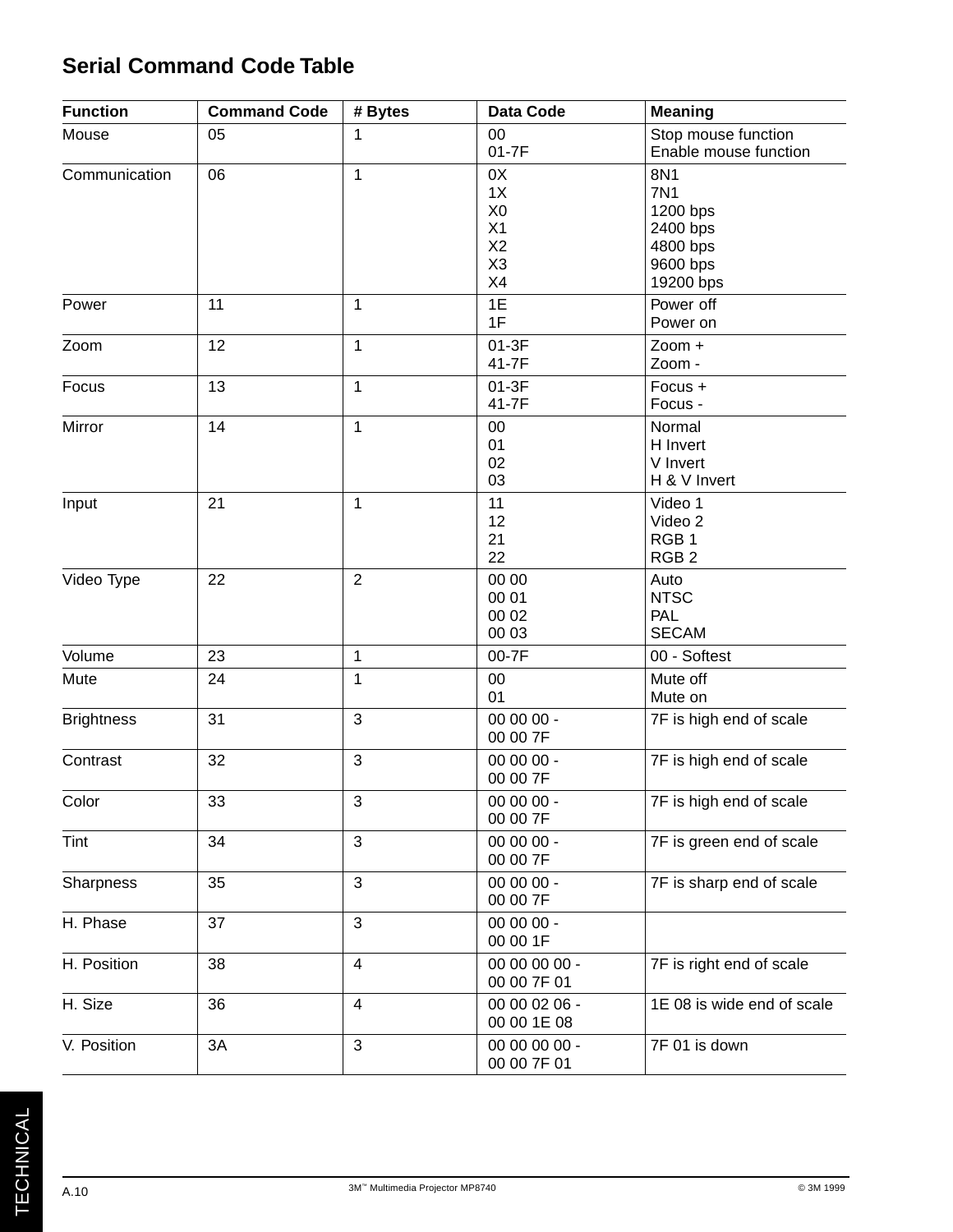| <b>Function</b> | <b>Command Code</b> | # Bytes | <b>Data Code</b> | <b>Meaning</b>                                           |
|-----------------|---------------------|---------|------------------|----------------------------------------------------------|
| <b>Blank</b>    | 41                  | 1       | 0X               | <b>Blank off</b>                                         |
|                 |                     |         | 1X               | Blank on                                                 |
|                 |                     |         | bit $0 - 0$      | Blue off                                                 |
|                 |                     |         | bit $0 - 1$      | Blue on                                                  |
|                 |                     |         | bit $1 - 0$      | Green off                                                |
|                 |                     |         | bit 1 - 1        | Green on                                                 |
|                 |                     |         | bit $2 - 0$      | Red off                                                  |
|                 |                     |         | bit 2 - 1        | Red on                                                   |
|                 |                     |         | bit $3 - 0$      | No change                                                |
|                 |                     |         | bit $3 - 1$      | Change                                                   |
| Reveal          | 42                  | 1       | 0X               | Stop                                                     |
|                 |                     |         | X <sub>1</sub>   | Reveal down                                              |
|                 |                     |         | X4               | Reveal right                                             |
|                 |                     |         |                  | X in down and right is 0 - 7<br>with 7 being the fastest |

## **Serial Command Code Table (con't)**

A.11